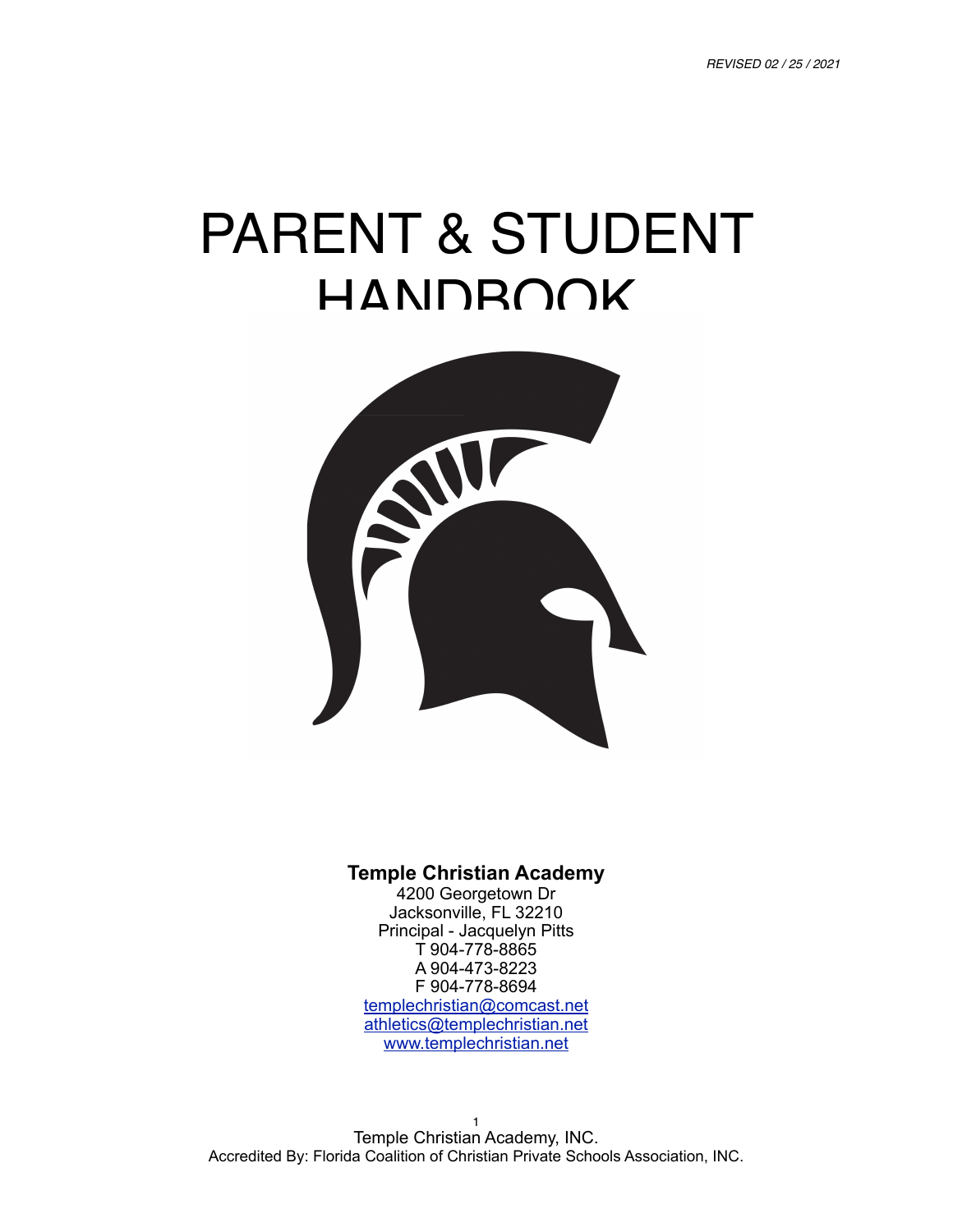# **TABLE OF CONTENTS**

| Welcome letter from Administration                           | Pg. 3  |
|--------------------------------------------------------------|--------|
| <b>Mission Statement</b>                                     | Pg. 4  |
| <b>Vision Statement</b>                                      | Pg. 4  |
| Philosophy of Education                                      | Pg.4   |
| <b>Statement of Faith</b>                                    | Pg. 4  |
| <b>Social Network Policy</b>                                 | Pg.6   |
| <b>Extended Care Policy</b>                                  | Pg. 7  |
| <b>School Hours</b>                                          | Pg. 8  |
| Parent/Guardian Responsibility                               | Pg. 8  |
| <b>Extracurricular Activities</b>                            | Pg. 8  |
| <b>Uniform Policy</b>                                        | Pg. 9  |
| <b>Code of Conduct</b>                                       | Pg. 10 |
| <b>Discipline Summary</b>                                    | Pg. 10 |
| Communication                                                | Pg. 12 |
| <b>Emergency Closings</b>                                    | Pg. 13 |
| <b>Enrollment Policy</b>                                     | Pg. 13 |
| <b>Phone Calls</b>                                           | Pg. 13 |
| Remediation                                                  | Pg. 13 |
| <b>School Visitation</b>                                     | Pg. 14 |
| <b>Tuition Payments</b>                                      | Pg. 14 |
| Vacations                                                    | Pg. 14 |
| Absences & Tardies                                           | Pg. 14 |
| <b>Academic Requirements</b>                                 | Pg. 15 |
| <b>Conflict Resolution</b>                                   | Pg. 16 |
| <b>Enrollment Procedures</b>                                 | Pg. 17 |
| <b>Parental Acknowledgment</b>                               | Pg. 18 |
| <b>Students with Service Animals / Medical Authorization</b> | Pg. 19 |
| <b>New Student Contract</b>                                  | Pg. 24 |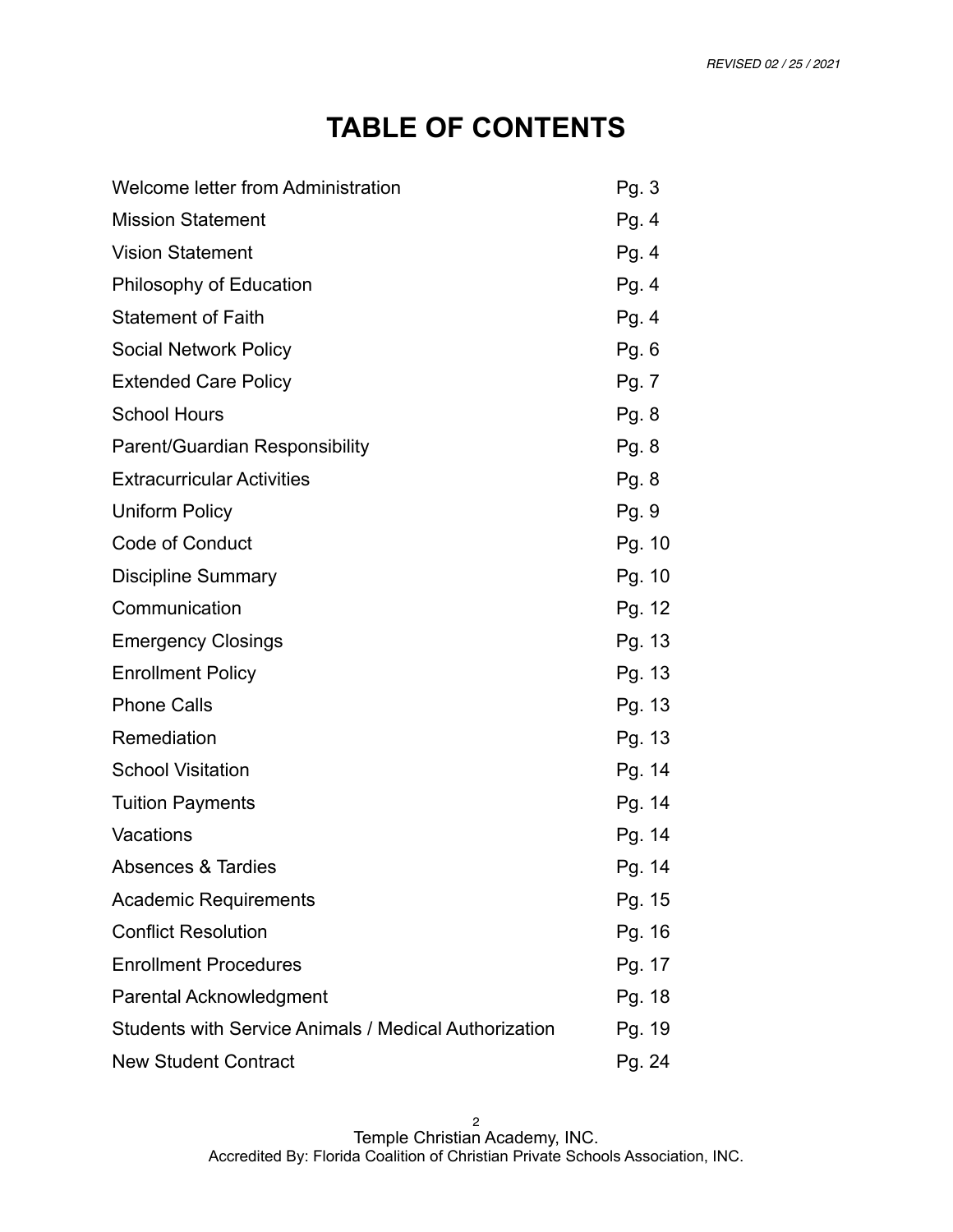#### WELCOME!

Temple Christian Academy is dedicated to the glory of God and exists to help students grow spiritually, emotionally, physically, and academically. The academy is committed to high moral standards and academic excellence with an academic philosophy based on the Biblical teaching that respect for the Lord is the root of wisdom and knowledge. *"The fear of the Lord is the beginning of wisdom and knowledge, but fools despise wisdom and discipline." (Proverbs 1:7)* Since God has revealed Himself in Jesus Christ and the Bible, knowledge concerning Christ and the Bible is the key principle of Christian education. We are committed to the teachings of the Bible and believe that there is a direct relationship between what Christian students believe and how they behave and approach their lives.

Parental involvement is critical to the success of any student in our academy. The best efforts of our principal, teachers, and staff will not bear fruit unless they are supported and reinforced at home. Parents need to be actively engaged in their students education on a daily basis. This means ensuring proper nutrition and rest is being attained by the student, homework is being completed, and that the student is going beyond the classroom requirements to better themselves.

We are pleased you have selected to enroll your children at Temple Christian Academy. Over the course of the upcoming school year it is our desire and prayer to build a strong lasting relationship not only with each child in our care, but with the entire family. Our student handbook is designed to answer questions and give basic guidelines of what is expected from our student body and the parents/guardians throughout the year. Please feel free to save a copy of the handbook or print it off to have with you at all times. Remember it is always available to download on our school website: [www.templechristian.net](http://www.templechristian.net) or on [www.Jupitergrades.com.](http://www.Jupitergrades.com)

With God's blessing and our working together, the academy, students and parents can produce an excellent result! The academy is committed to excellence. If the student and parents are committed as well, the child will thrive and grow academically.

At any point in time the Administration of Temple Christian Academy has the right to amend any part of this handbook as it deems necessary in any situation that might occur over the course of the year.

Temple Administration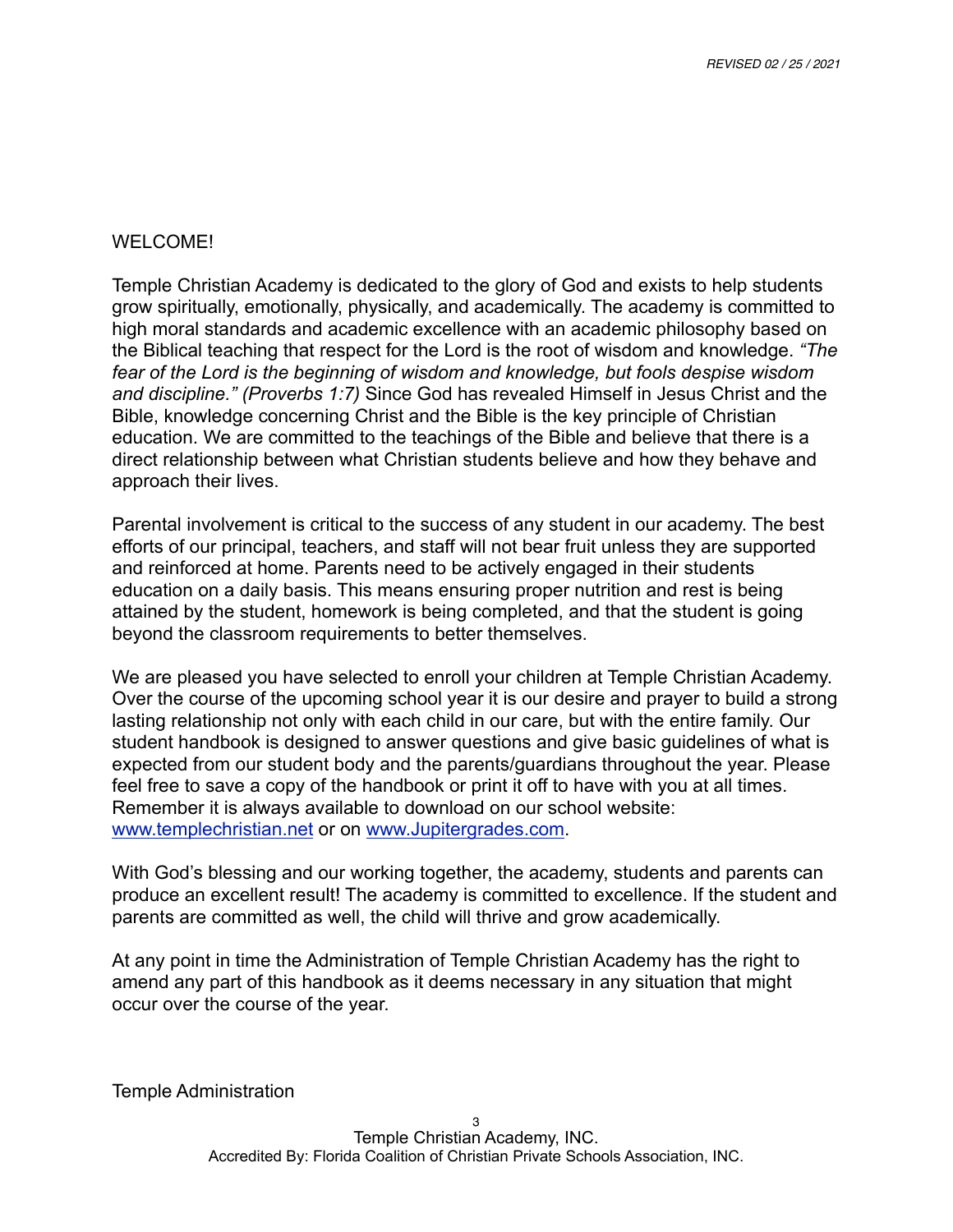## *MISSION STATEMENT*

Temple Christian Academy's mission is to help students grow spiritually, emotionally, physically, and academically.

## *VISION STATEMENT*

Temple Christian Academy will prepare all students for high school to career opportunities, vocational opportunities, and post secondary educational opportunities by providing a productive and safe learning environment with high academic standards. Temple Christian will strive to develop strong leaders with Christlike attitudes to assimilate and succeed in the real world.

# *PHILOSOPHY OF EDUCATION*

Temple Christian Academy believes in:

- \* Consistent standards and clear expectations
- \* Teaching to the whole of the class not the minority of the class
- \* Maintaining positive interactions between the student and teachers
- \* Tailoring to students strengths wile improving their weaknesses
- \* Assisting students to become productive citizens and effective communicators
- \* Staying current with up to date educational research, trends, and technology

# *STATEMENT OF FAITH*

#### **OUR BELIEFS:**

*"In the essentials we must have unity; in the non-essentials we must have liberty, in all things we must have love."* 

Essential beliefs are the foundational principles that supply the framework of life and meaning for the Christian faith. They are truths that Christians have recognized, stoodfor and passed-on since its earliest times. These truths are not to be tampered with, altered, removed, or compromised.

Non-essential beliefs, instead, are beliefs that are not foundational to the Christian faith or to the status of one's relationship with God. These beliefs are often open to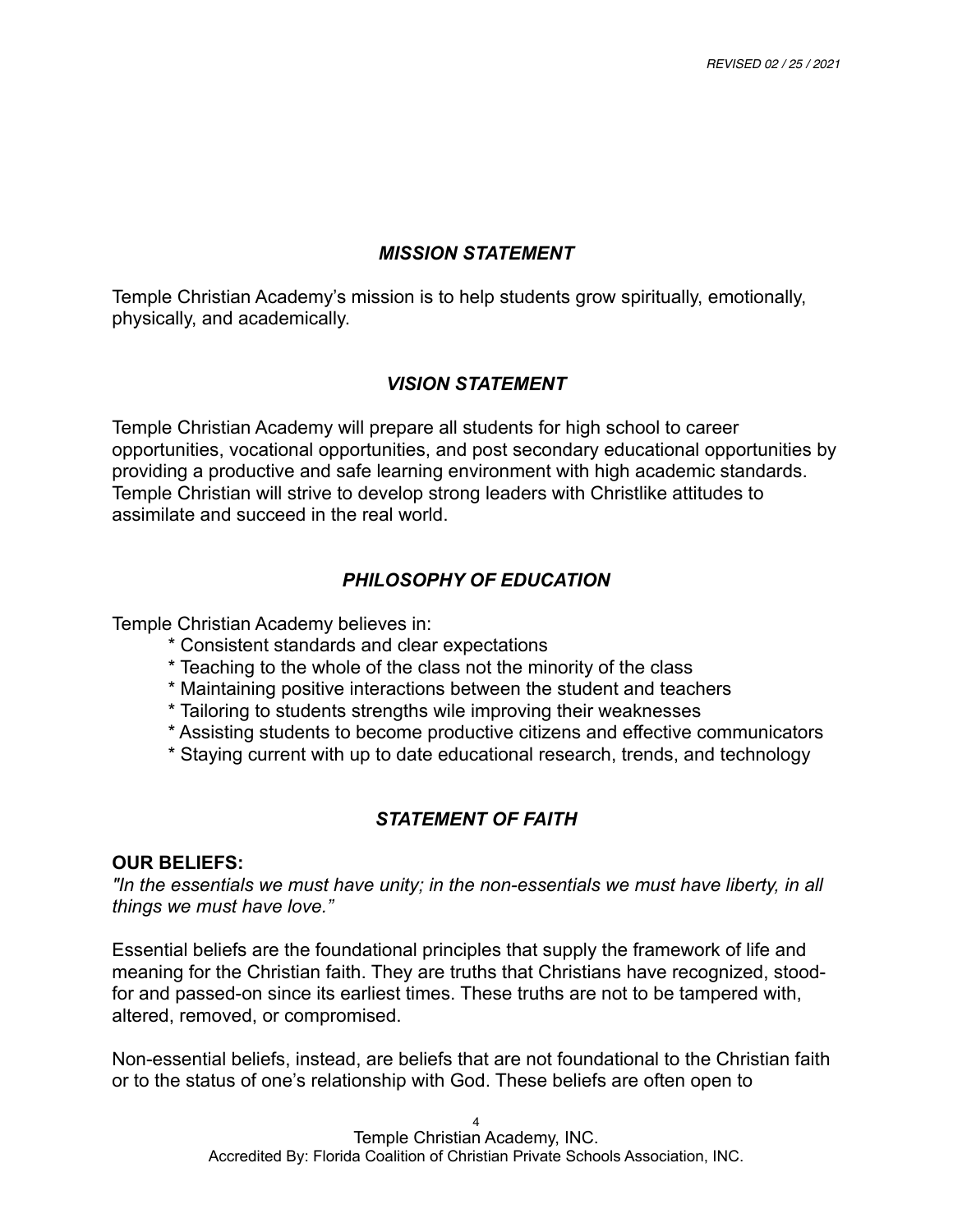interpretation and may be regarded differently by specific movements, churches or people.

In keeping with this understanding, we hold the following to be essential beliefs:

#### **GOD:**

We believe there is only one true God, eternally existent in three Persons: Father, Son, and Holy Spirit, and that He is loving and does not desire anyone to perish, but everyone to come to repentance and have abundant life, both in the life now and to come.

*Deuteronomy 32:39; Matthew 28:19; 1 John 5:7; 2 Peter 3:9; 1 Timothy 2:4* 

## **JESUS CHRIST:**

We Believe that Jesus Christ was begotten, not created, the Son of God, truly God, truly Man, coequal with God. He was born of the Virgin Mary, lived a sinless life, and offered himself a living sacrifice for the sins of the world by dying on the cross. He was resurrected to demonstrate His power over sin and death, ascended to heaven and will return again someday to earth to reign as King.

*Matthew 1:22-23; John 1:1-5; Hebrews 4:14-15; Romans 1:3-4; Acts 1:9-11* 

# **THE HOLY SPIRIT**

We believe that the Holy Spirit dwells in every Christ-follower. He helps to conform us to the example Jesus Christ set with guidance in doing what is right, understanding the truth, and the power to live rightly.

*Acts 1:8; 1 Corinthians 12:13; Romans 8:16-17; Galatians 5:25; Ephesians 1:13, 5:18; Acts 8:14-17; Acts 10:44-48; 1 Corinthians 12:1-11; Romans 11:29*

# **THE CHURCH:**

We believe the church is the Body of Christ, the dwelling of God through the Spirit, the possessor of God's authority to communicate truth and salvation to the world and the Bride of Christ for which he will return. Every person who is born of the Spirit is an integral part of the church as a member of the body of believers. The presence of the Holy Spirit, adherence to the apostles' doctrine, fellowship of the believers, preaching of the Word of truth and administration of the sacraments are signs of the authentic church.

*Acts 2:41-44; Ephesians 1:22, 2:19-22; Hebrews 12:23; John 17:11, 20-23* 

**THE BIBLE:**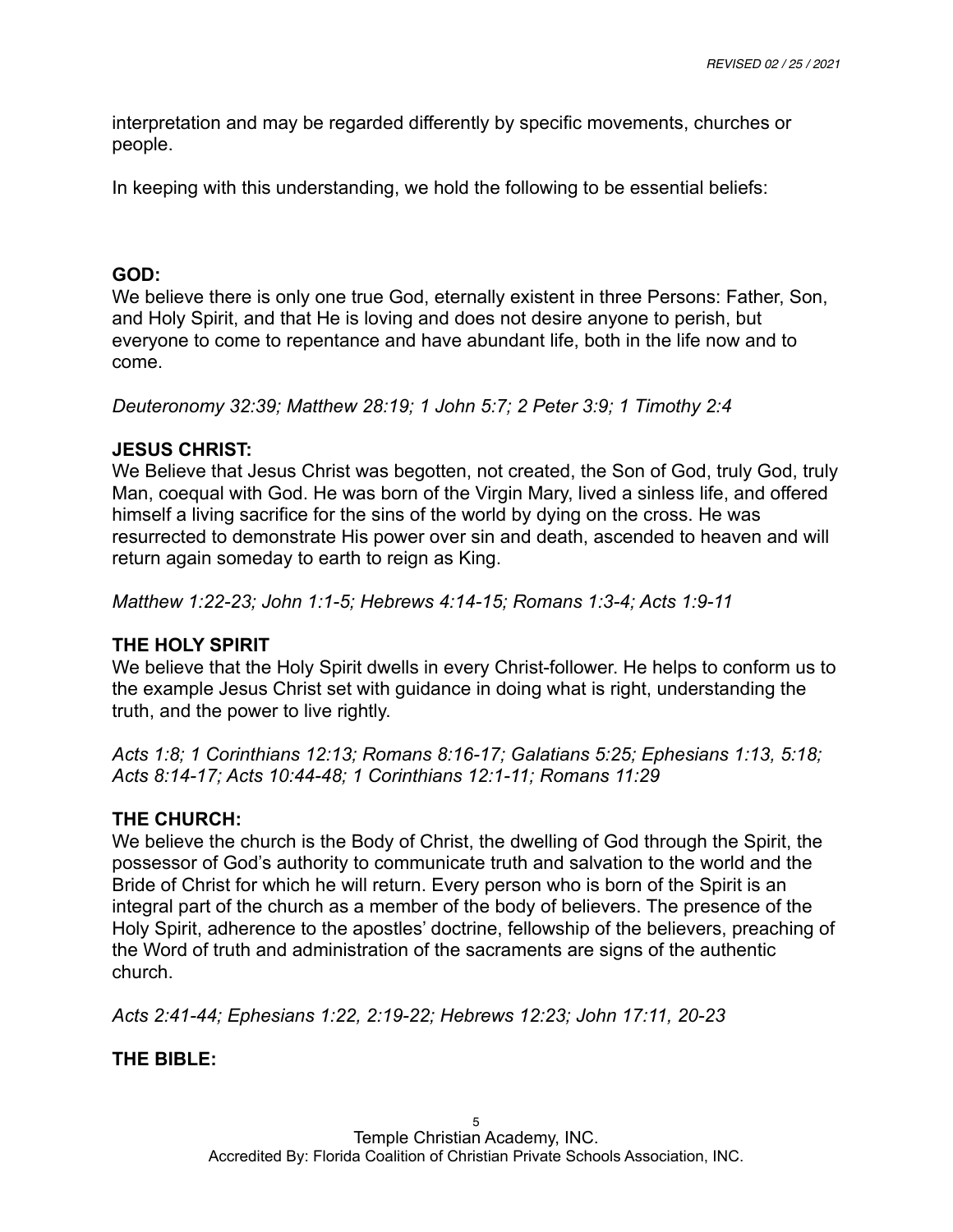We believe the Bible to be the authoritative, infallible word of God, written by men inspired by the Holy Spirit, canonized by the church and given to God's people as a source of truth, instruction and wisdom.

*2 Timothy 1:13, 3:16; 2 Peter 1:20-21; Psalm 12:6, 119:105, 160; Proverbs 30:5* 

#### **SALVATION:**

We believe that the gift of God is salvation, and to take part in it we must accept that gift. Forgiveness of sin cannot be achieved by good works or self-improvement but is only available by grace through faith in the Lord Jesus Christ. When a person confesses sin and repents in faith, they experience a spiritual rebirth and are given everlasting life.

*Romans 6:23; Ephesians 2:8-9; John 1:2, 14:6; Titus 3:5; Galatians 3:26; Romans 5:1, 10:9-10* 

#### **ETERNITY:**

We believe there is life after physical death, and that we will be held accountable and judged by God; and that we will exist eternally with Him through our forgiveness and salvation, or will be separated from Him because of our sin. Heaven is an eternal joining with God, while Hell is to be eternally separated from Him.

*John 3:16, 14:17; Romans 6:23, 8:17-18; Revelation 20:15; 1 Corinthians 2:7-9* 

# *SOCIAL NETWORK POLICY*

Temple Christian Academy has established a policy regarding the use of internet social networking websites. It is the academy's desire to enforce proper etiquette on these sites. Ultimately, Temple Christian Academy is not monitoring for inappropriate language as the administration feels that is the responsibility of the parents/guardians. The academy however is monitoring for threats, to Temple students and others, and to ensure there is no negative information being shared concerning Temple Christian Academy, teachers, staff, administration, coaches, or volunteers. The following list of websites is not intended to be all-inclusive and can be amended as needed:

- Facebook
- MySpace
- YouTube
- Twitter
- LinkedIn
- Flickr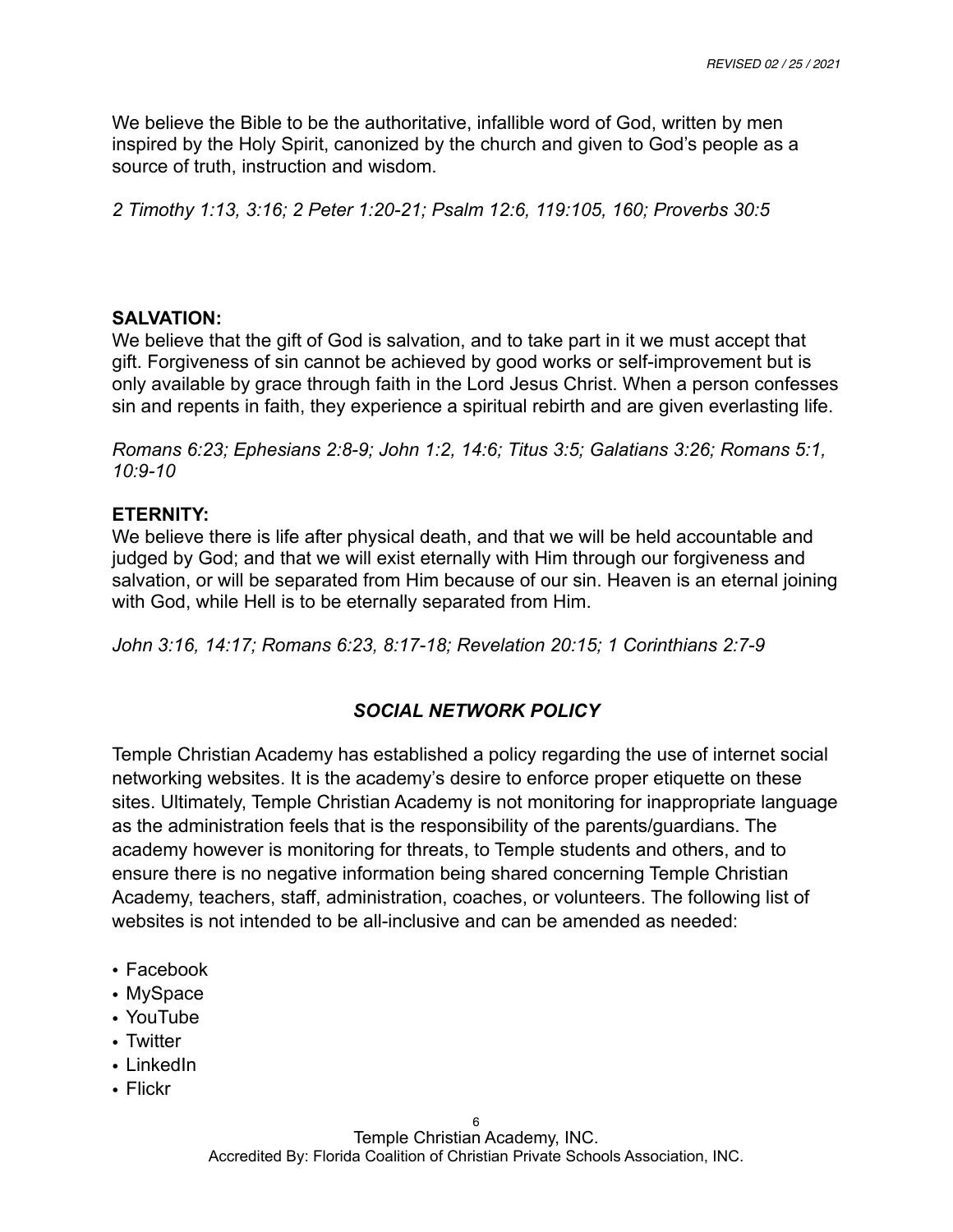- Tumblr
- Xanga
- myYearbook
- MyLife
- or a personal blogging site

It is the parent's responsibility to insure that the student has followed the proper steps in fulfilling the requirements of this agreement. Any student found not fully participating and adhering to this policy will be punished according to the school disciplinary code.

# *EXTENDED CARE*

In an effort to better serve our students and their families Temple Christian Academy offers extended care (for a fee) for those needing such a service. In continuing our efforts of providing a safe and healthy environment for all our students the school places certain guidelines for the extended care hours. The following list is not intended to be all-inclusive, please feel free to check with the front office and/or extended care coordinator with any questions:

- 1. Students will be supervised by the extended care coordinator at all times.
- 2. Students must follow all the school guidelines pertaining to conduct and uniform.
- 3. Any disciplinary problems will be handled according to Temple discipline code.
- 4. Students are responsible for completing homework they might have.
- 5. All students must be signed out by parent/guardian/authorized individual.
- 6. The front office must be notified of anyone who is authorized to pick up student(s). These individuals must be at least 18 years of age.
- 7. Any student that is not current in payments will be removed from enrollment.
- 8. Temple staff/administration reserves the right to terminate extended care service for any reason at any time.
- 9. Extracurricular activities do not automatically enroll your student into the extended care program. During sports seasons your student can be enrolled "temporarily" at a reduced rate. Siblings of student-athletes must also be registered at the current fee for that school year. At the end of the season your student (and students siblings if applicable) will be withdrawn from the extended care program immediately.
- 10. Any students left on campus after 3:30pm not enrolled in the extended care program will wait with the extended care coordinator for a parent/guardian to pick them up. The parent/guardian WILL be billed for a daily extended care fee at the current school years rate.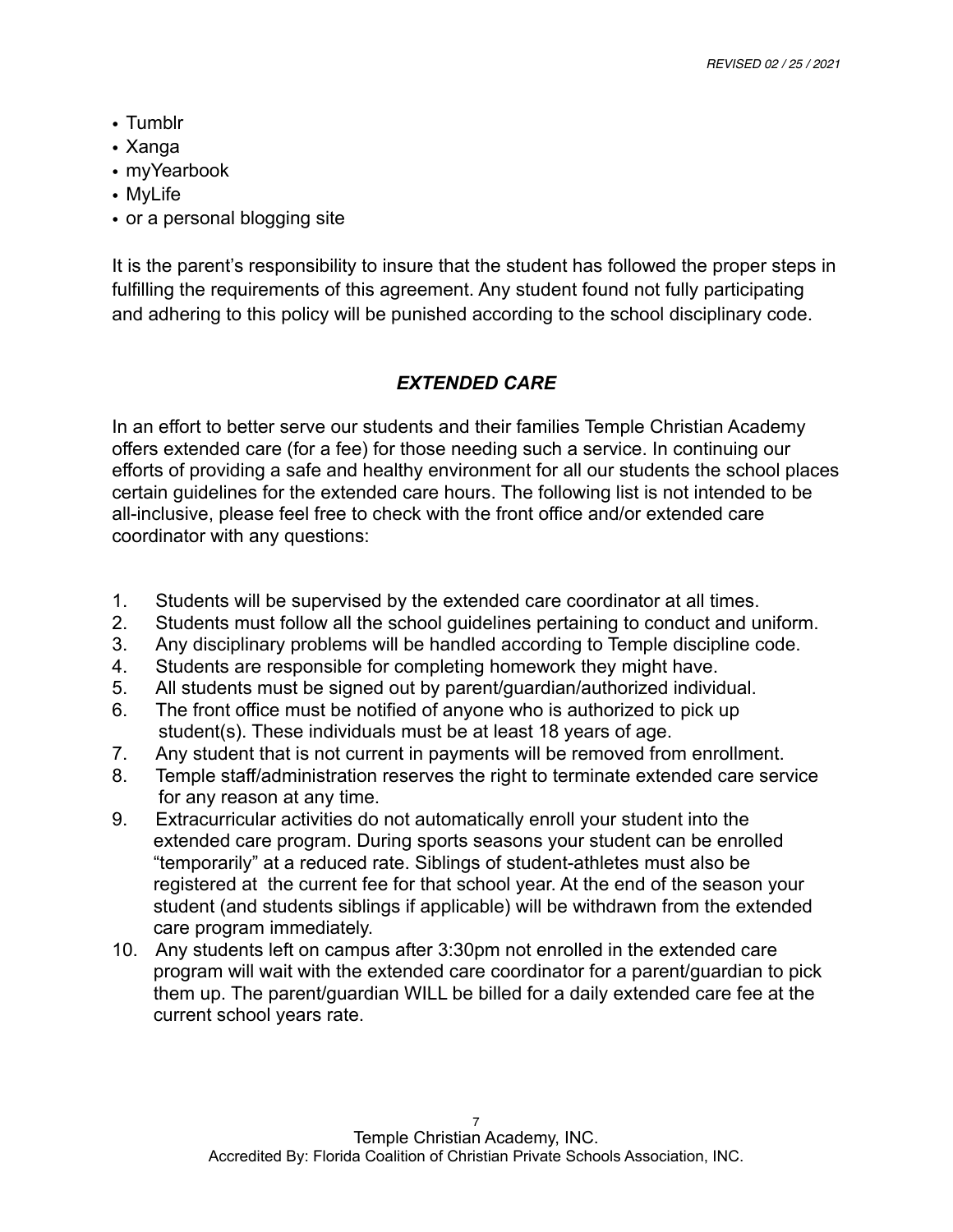# *SCHOOL HOURS & PARENT/GUARDIAN RESPONSIBILITY*

Temple Christian Academy is motivated by the care, safety, and well-being of its students. The academy staff and administration believe in fully protecting the student body from any physical danger. In an effort to further this belief Temple has designed guidelines in order to inform the parents of their responsibilities. The following list displays the roles of the parents/guardians and Temple staff in order to achieve this goal.

## **SCHOOL HOURS**

- School begins promptly at 8:00am.
- Students are tardy at 8:15am and considered absent for the day at that time.
- Students who are tardy will have to wait until the beginning of the next class period to go to class.
- Students who have (7) unexcused absences in a 9 weeks fail for the quarter.
- Excessive tardiness and absences reflect in the student's grade and will be discussed with the parents by the principal.

## **STUDENT DROP OFF/PICK UP**

- Students cannot arrive at school before 7:25 am (excluding extended care)
- Students must be picked up no later than 3:15pm (excluding extended care)
- Please read the extended care form to have a better understanding of our extended care program.
- Please call the main office to gain admittance into any of the buildings after 8:20am and before 2:50pm. We will be locking the main doors to all buildings to help promote a higher sense of security and safety for our students and staff. *There will be no students checked out between 2:00pm and the current dismissal time*.

# **EXTRACURRICULAR ACTIVITIES**

- Students can only remain on school property if their event/practice begins at or before 4:00pm. If event or practice is later the student must leave campus and return at designated time or be enrolled in extended care program.
- Students can only stay on campus if they are directly involved in the event/practice.
- Any other student remaining on campus must be accompanied by parent/guardian.
- Students attending events will be required to sign in/out. The parent/guardian is fully responsible for student when not signed in properly.
- It is strongly recommended that parents/guardians accompany students to all games.

I(parent/guardian) fully understand that I am responsible for my child(ren) during the time prior to and immediately after school hours. By signing the Enrollment Form, I relieve Temple Christian Academy, its staff, its volunteers, and administration of any responsibility regarding my children during the non-school hours including special and extracurricular events.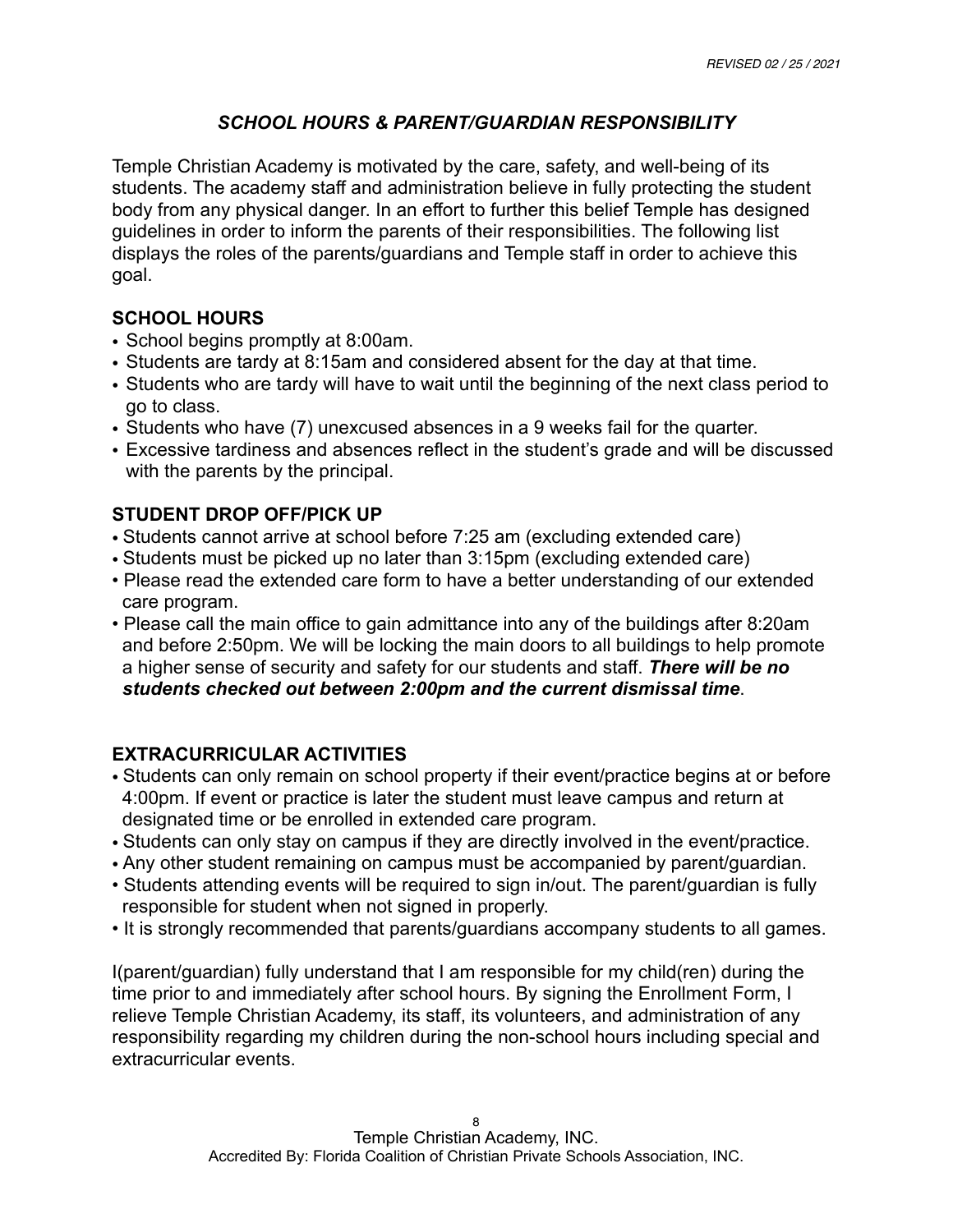# *UNIFORM POLICY*

Temple Christian Academy strictly adheres to a dress code for the students. It will be the student's responsibility to follow the uniform guidelines. All uniform standards must be followed anytime the student is on school property including during the arrival to and departure from the school.

- **• Pants/shorts-** Solid color (blue, black, khaki), no extra pockets (cargo shorts), shorts need to be at least knee-length. Hip-hugger or "skinny" jeans/pants are **NOT** acceptable.
- **• Shirts-** Must be tucked in at **ALL** times, any solid color, collared (small logo is acceptable), no cap sleeves or tight fitting material, 2-3 buttons. Temple issued T-shirts are acceptable to wear on a daily basis.
- **• Belts-** Required at **ALL** times by all students
- **• Sweaters/Jackets-** Outerwear is acceptable, but must not have inappropriate images, language, or innuendoes. Non-School issued jackets are not considered to be uniform and a uniform shirt must be worn underneath it. Temple jackets are considered to be in uniform. No Hoodie style jackets or sweaters can be worn on campus during normal School hours.
- **• Skirts-** Are not permitted.
- **• Shoes-** No open toe or heeled shoes (sneakers are preferred). Bobs or Mary Jane style flats for the female students. No work boot style shoe, Bedroom slipper, opened toe or heel, no athletic slide or sandal and no leisure / dress sandal and flip flops.
- **• Jewelry-** No excessive jewelry or piercings (none other than ears), no inappropriate bracelets and no exposed tattoos
- **• Earrings-** Female students are authorized to wear ear piercings only. No facial piercings. (Eyes, Nose, Lips or multiple piercing of the Ears. One Stud or post per Ear) No Lope Earrings of any size will be authorized for wear during school hours.- *BOYS are NOT PERMITTED* to wear earrings at any time on school property- this includes attempting to conceal a piercing.
- **• Hair-** No unnatural colors are permitted (pink, blue, extreme reds, etc), boys- cannot be over top of ear, reach eyebrows or shirt collar, boys cannot have facial hair
- **• PE Class-** Temple issued shirt and shorts. (Will be able to choose from an assortment of colors) Each set is \$20
- **• Tattoos-** Tattoos are not permitted to be "*seen*" on any part of the body. If a student has a tattoo it cannot be visible. If it is in a visible location it must be **COVERED** up.

All of these guidelines are at the staff's discretion and are not open for discussion or interpretation by the student or the parent. Any student found not to be following this policy will remain out of class until either picked up by a parent or in proper uniform.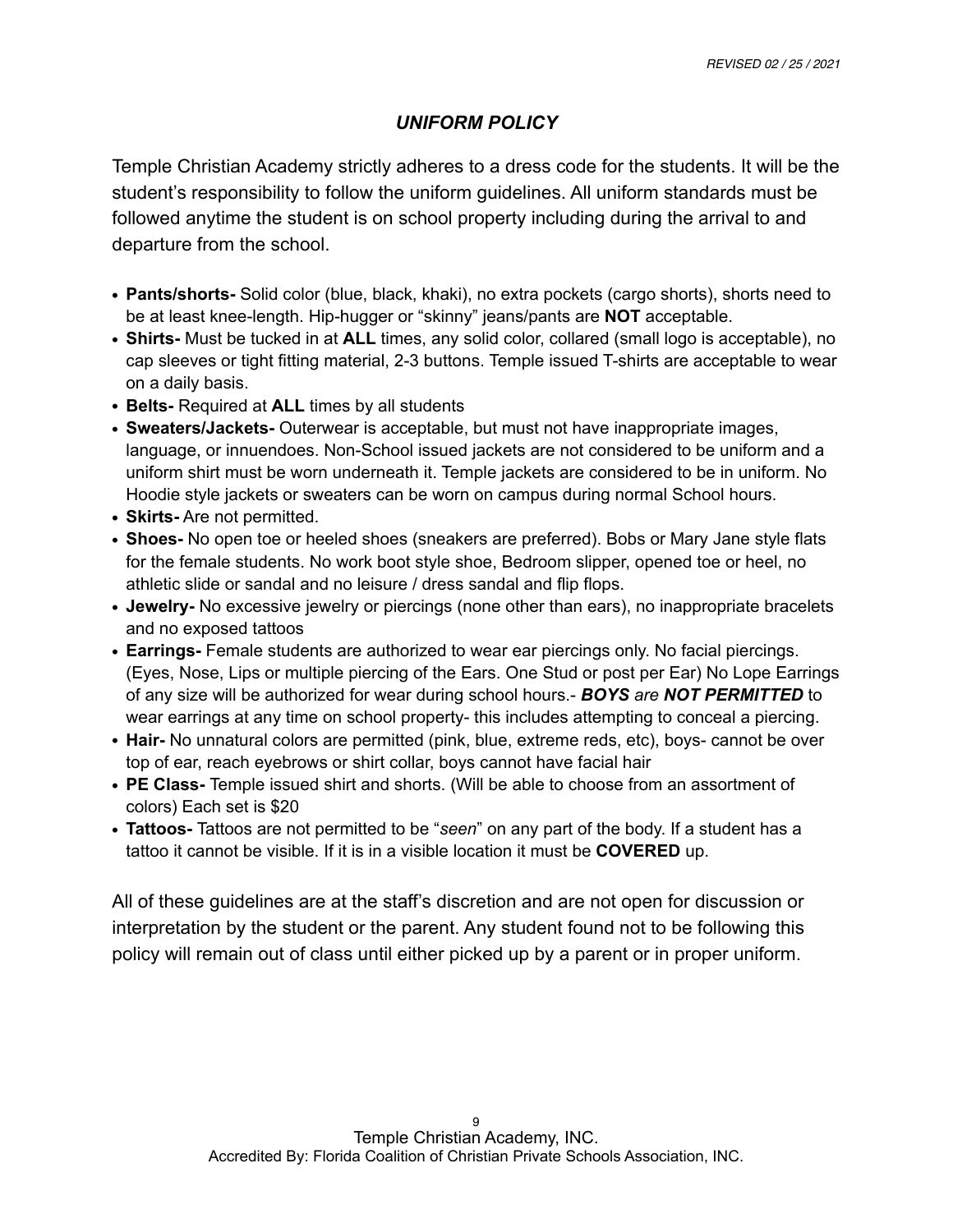# *CODE OF CONDUCT*

The following will not be permitted at any time:

- 1. Disrespect or insubordination exhibited to teachers or staff.
- 2. Destroying or defacing school or church property. Parents/Guardians are expected to pay for repairs or replacement of property damaged by their student.
- 3. Fighting, choking, kicking, hitting, or threatening.
- 4. Any act of bullying. Whether it is physical, mental, verbal, or emotional. Also includes in person and other forms of communication such as text messaging, emailing, blogging, and social networking.
- 5. Leaving the school grounds without permission.
- 6. Chewing gum on school property at any time.
- 7. Swearing or unclean language.
- 8. Horseplay on the school property.
- 9. Handling other students' property or taking personal property without permission.
- 10. Smoking and/or possession of tobacco, or paraphernalia.
- 11. Spitting on school property.
- 12. Cheating
- 13.All cellphones must be checked into the school office once students have arrived on campus. Cellphones will be released back to the student once school has been dismissed for the day.
- 14. Possession of any drug not prescribed for the student by a physician (must be filed with the office on student enrollment form.)
- 15. General disturbances such as talking out in class without permission, interrupting the class, writing notes, throwing objects, or running in the building. Phones, Ipods, Ipads, laptops, mp3 players, electronic gaming devices, sporting equipment, and. other electronic devices are not permitted to be out during the course of the school day.
- 16. Any other conduct that interferes with the school's Statement of Faith, Statement of Philosophy and Academic Philosophy as determined by a teacher, a staff member, principal, or the administration.
- 17. This is not an all-inclusive list.

# *CODE OF CONDUCT & DISCIPLINE SUMMARY*

The following will not be permitted at any time:

- Disrespect or insubordination exhibited to teachers/staff and students. This includes talking back to teachers or exemplifying behavior that is disrespectful towards a teacher. Also includes speaking to other students in an unpleasant manner.
- Destroying or defacing school or church property. Parents/Guardians are expected to pay for repairs or replacement of property damaged by their student.

10 Temple Christian Academy, INC. Accredited By: Florida Coalition of Christian Private Schools Association, INC.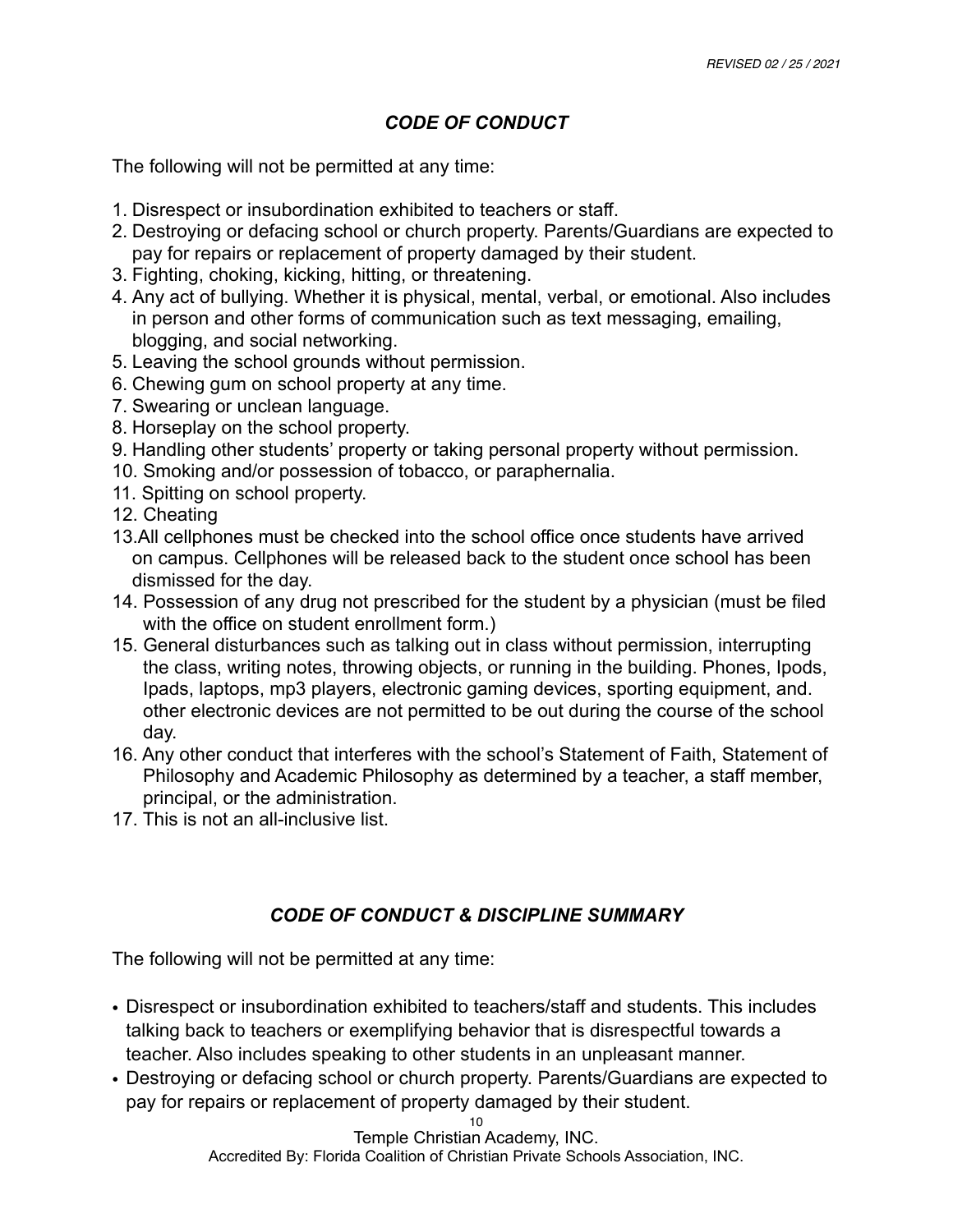- Fighting, choking, kicking, hitting, or threatening is **NOT** tolerated and will result in immediate suspension.
- Defacing, marking, or harming the individual student body or the body of another student (i.e. *Drawing on body*, *Eraser Burn Challenge or Cinnamon Challenge)*
- Student must be in concordance of the schools uniform policy.
- **ANY ACT OF BULLYING**. Whether it is physical, mental, verbal, or emotional. Also includes in person and other forms of communication such as text messaging, emailing, blogging, and social networking.
- Possession of a weapon is **NEVER** tolerated on school property or at school venues. Will result in immediate suspension and expulsion.
- Leaving the school grounds without permission during school hours will be subject to immediate suspension or expulsion.
- Swearing (profanity) or unclean language is not permitted. Any language not reflecting a Christian spirit is not acceptable at any time.
- Skipping class- All students are to be in their scheduled class at all times. Any student not in class and not in possession of a pass will be considered skipping.
- 6" Rule Students are to maintain the proper distance from each other. Horseplay on the school property is not permitted and will be treated as **FIGHTING**.
- All eating shall take place in the proper designated area. Gum is not to be chewed anywhere inside the building at any time.
- Handling other students' property or taking personal property without permission is not acceptable at any time.
- Smoking and/or possession of tobacco, alcohol, drugs and/or drug paraphernalia is not permitted and will result in immediate suspension or expulsion.
- Spitting on school property is not allowed.
- Cheating- Any copying from other students or any other means of receiving answers not instructed by the teacher. Assignment receives grade of "0". This also includes plagiarism and taking credit for someone else's work.
- Possession of any drug not prescribed for the student by a physician (must be filed with the office on student enrollment form.)
- General disturbances such as talking out in class without permission, interrupting the class, writing notes, throwing objects, or running in the building.
- Electronic Devices- Phones, iPods, iPads, laptops, mp3 players, electronic gaming devices, sporting equipment, and other electronic devices are not permitted to be out during the course of the school day.
- Any other conduct that interferes with the school's Statement of Faith, Statement of Philosophy, and Academic Philosophy as determined by a teacher, a staff member, principal, or the administration.
- Excessive tardies.
- *• This is not an all-inclusive list.*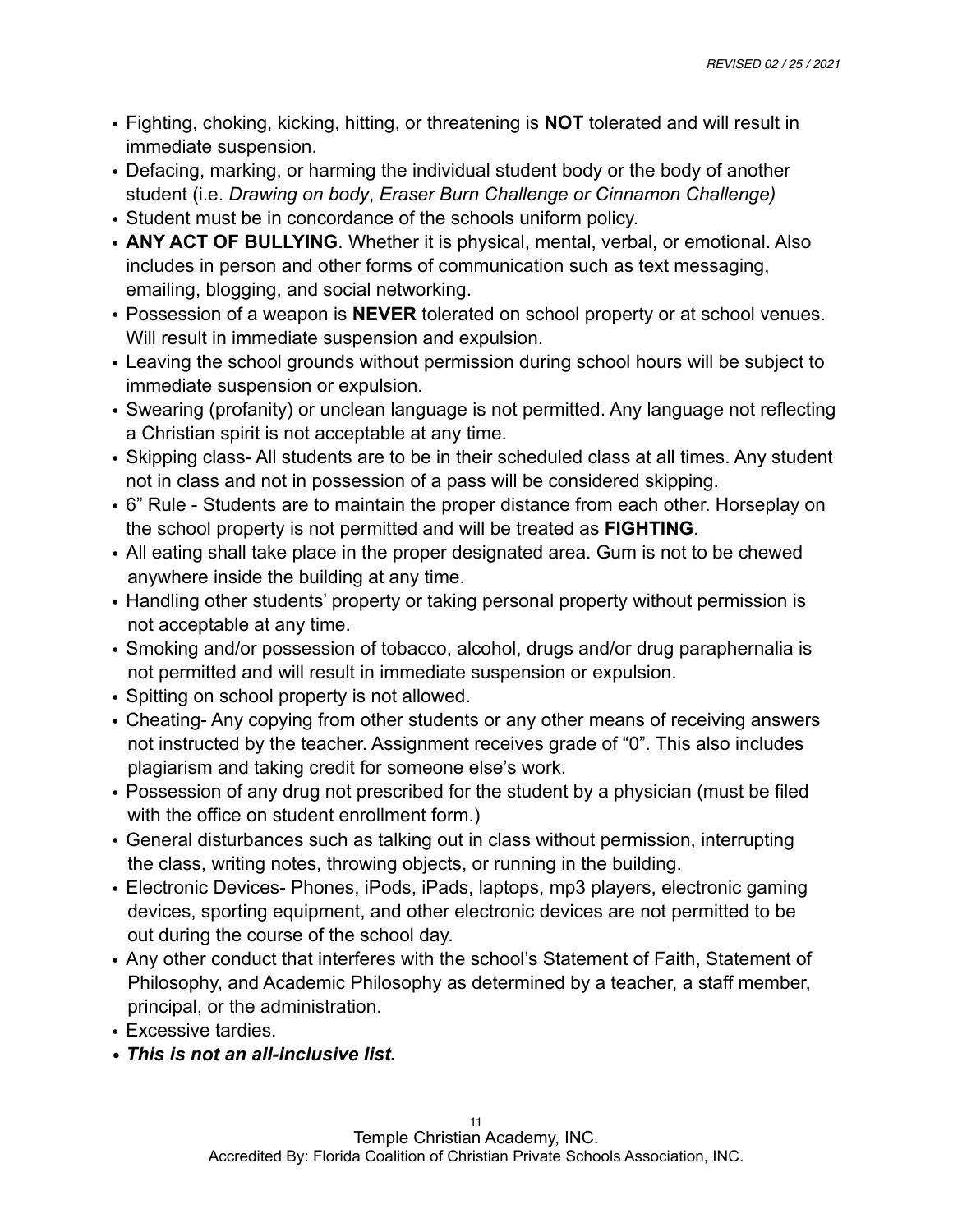Temple Christian Academy makes use of various consequences often determined by the severity and repetitiveness of the infraction. Discipline may include but not limited to:

- Campus cleaning
- Confiscation of equipment/material
- Detention (see schedule below)
- Non-participation in special/extra-curricular events (including sports)
- Suspension to include in and out of school
- Expulsion

# **Schedule for Detentions:**

- Tuesday 6:30am 7:30am
- Thursday 6:30am 7:30am
- *Saturday 9:00-11:00 (\$15 fee)*

*For any detention student must be in proper school uniform as listed in uniform policy.* 

Unacceptable conduct will be dealt with according to the Discipline Policy. Ultimate responsibility for a student's conduct while in school rests with the student and parents. School Administration reserves the right to amend, enforce, and progress discipline as deemed necessary on an individual basis. All students are accepted on a probationary basis. Those students whose actions and attitude are not in unity with the spiritual atmosphere and educational services of Temple Christian Academy will be dismissed from the academy.

# *COMMUNICATION*

- 1. All concerns should first be referred to the appropriate staff member (example, a classroom matter to the teacher.)
- 2. All matters not resolved by the staff member should be taken by the concerned parents to the principal.
- 3. Other matters not related to a staff member's area of responsibility should be taken directly to the principal.
- 4. Parents are not permitted to speak to children that are not their own. If their is a problem between students both parents must be present in order for any parents to be present.
- 5. If a parent is contacted by someone about a school matter of concern, the parent should tactfully refer the person to this section of the Student Handbook so that they can appeal to the appropriate person. Parents should not be a party to rumors nor spread discontent among our students or other parents. Most school matters can be handled efficiently and promptly if this communication mechanism is followed.
- 6. Scheduling of Parent-Teacher conferences are to be done through the main office. Meetings will only be scheduled in the morning at 7:30am or after school at 3:15pm.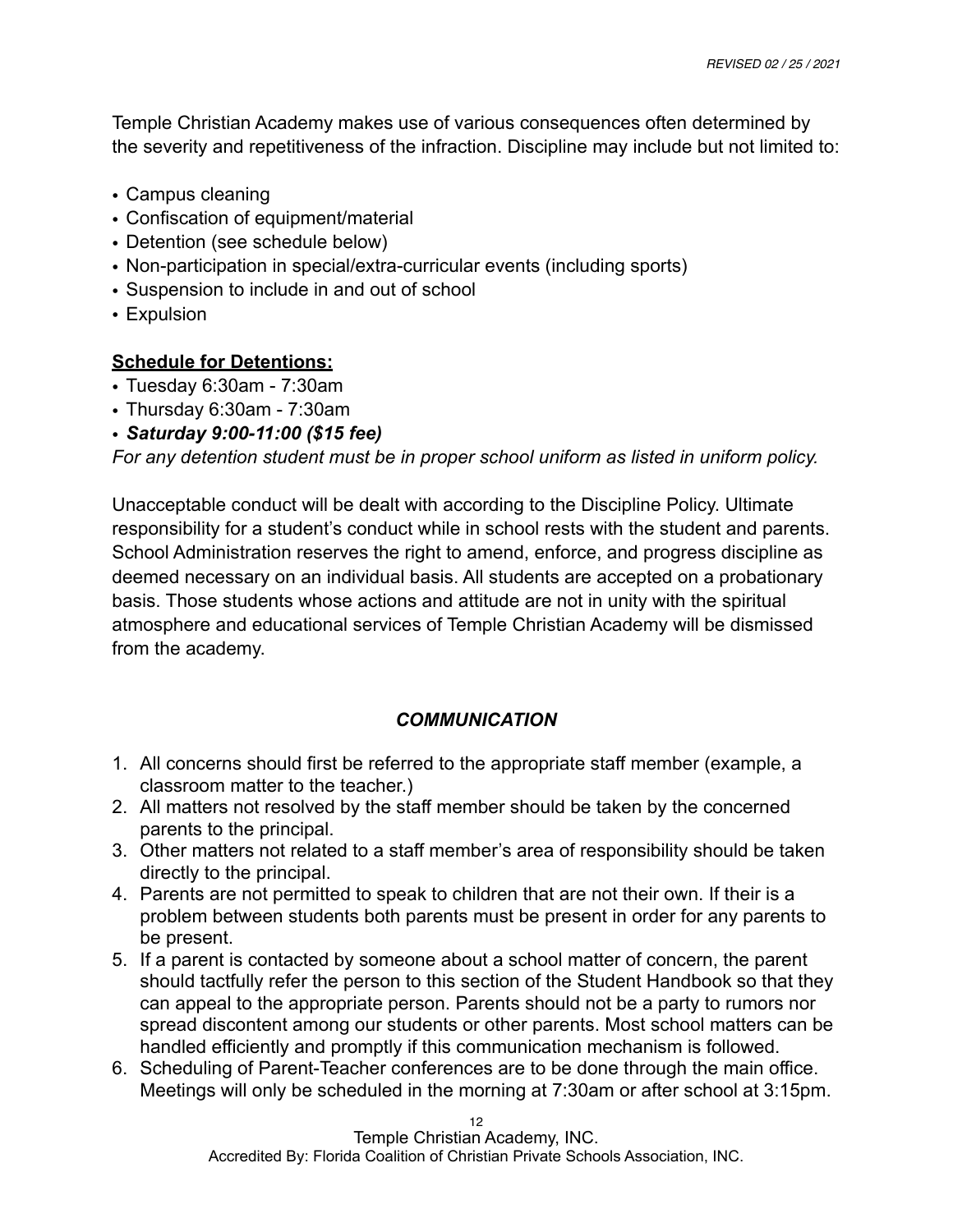#### *EMERGENCY CLOSING*

In case of inclement weather, pandemic virus in the school or community, destruction of facilities due to fire, weather or other factors, other threats to students, and national emergencies school may be canceled, delayed or closed early. Please listen to local radio or television stations during national emergencies and inclement weather for closing or delay information. We will also send out mass alerts through our email/text system. Please make sure all of your contact information is kept up to date in our system.

## *ENROLLMENT POLICY*

Temple Christian Academy enrolls students without regard to their race, color, national or ethnic origin. Therefore, the academy enrolls only those students from families who are willing to acknowledge and respect the Statement of Faith, the Mission Statement, and the Statement of Philosophy of the academy and who are willing to adhere to the policies and procedures of the academy. To secure enrollment in Temple Christian Academy please print, complete, and return the last three pages of the handbook and an enrollment form. Upon submission you will be contacted by a member of the administration for a personal consultation; at such time please have all transcripts, report cards, medical forms, disciplinary records, identifying certificates, and scholarship documentation.

#### *PHONE CALLS*

Neither teachers nor students will be available to receive phone calls during instruction times (except in cases of emergencies). Messages may be given to have the calls returned during recess or lunch hour. Students are to use the school phone only when necessary. They are not to use the school phone without permission. Cell phones MAY NOT be used during school hours and must be kept out of sight. Phones will be confiscated from students who use them during school hours. Parents please do not call or text your child during school hours, this will call for the same discipline according to school guidelines.

#### *REMEDIATION*

It is anticipated that, from time to time, extra work will be required for some students in order to assure their progress in school. A remediation plan will be presented to the student's parents by the student's teacher and the principal. Summertime is an excellent time for parents to implement a remediation plan. We may be able to assist you with this.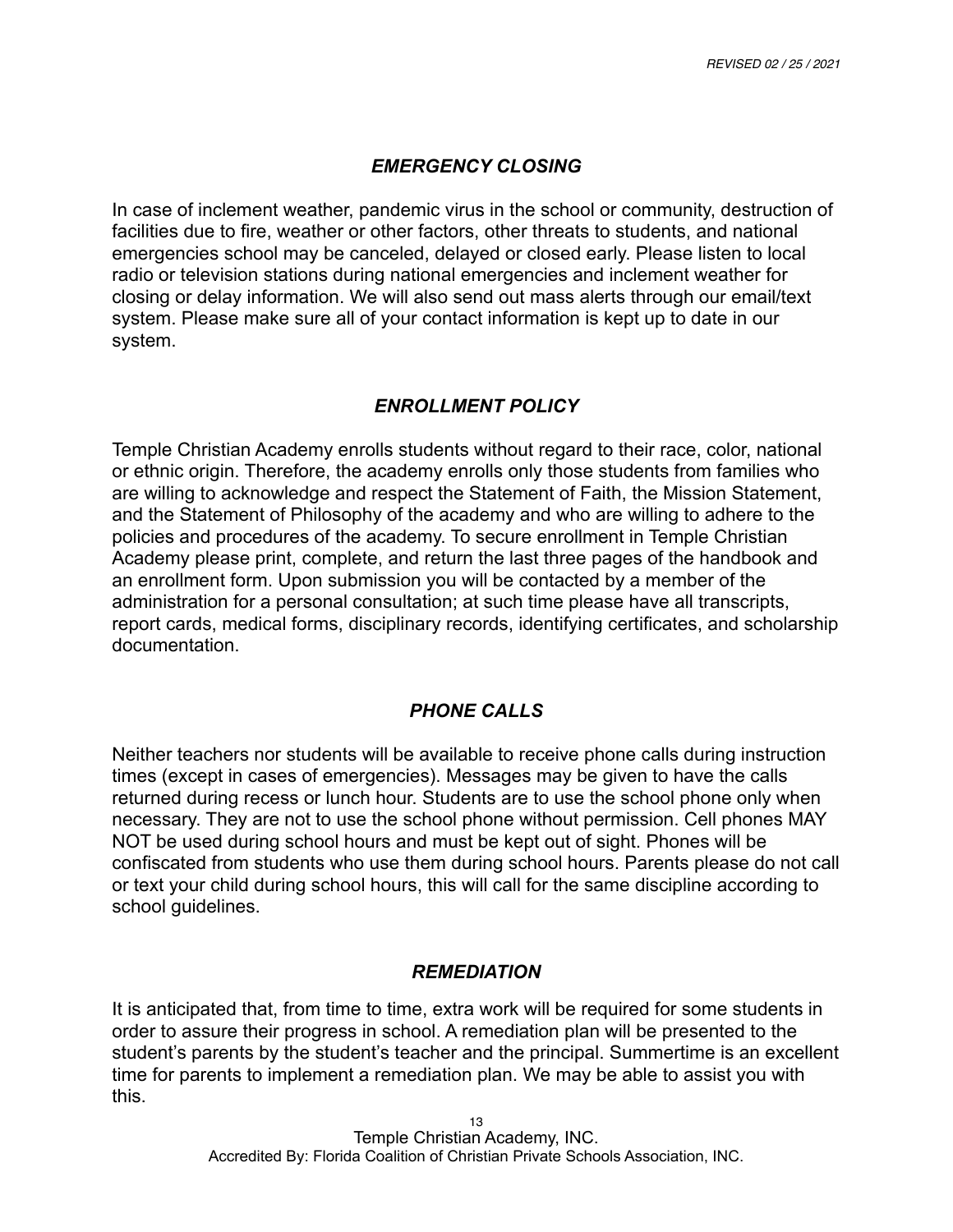#### *SCHOOL VISITATION*

Temple Christian Academy maintains an open door policy for parents. Any time during the school day you may observe an activity or lesson. Please, we do require that you make arrangements with the principal and the teacher at least 4 days in advance and arrive at the appropriate time. You must report to the office upon arrival before entering the classroom areas.

#### *TUITION*

 A Tuition Payment Agreement form must be completed, signed, and submitted along with the application for enrollment. A fee of \$15 per month may be assessed for delinquent payments. If for some reason payment cannot be made as agreed upon, the parent(s) should contact the school office immediately.

## *VACATIONS*

We understand families will sometimes take vacations during weeks when school is in session. We do ask that parents carefully consider the academic and social ramifications of their children missing school for family vacations. We do require that parents provide written notice to the administration and teacher at least two weeks prior to departing on the planned vacation to make arrangements for the work that will be missed. It is up to the teacher to determine whether missed assignments will be provided in advance or upon return from the vacation. Students are allowed the same number of days that they missed to finish and return all assignments.

# *ABSENCES & TARDIES*

Students who are absent will have the same number of days to make up any assignments for "excused absences". Students that are Tardy 6 or more days will face suspension. An absence is excused if the student has a doctor's note, planned family vacations that are submitted to the administration 2 weeks in advance, or a death in the family and the proper form has been filled out and returned to the school office upon the student coming back. Suspension days are considered unexcused and it is up to the teacher to determine to allow the student to make up any work. If a student accumulates 6 tardies to school or 3 tardies to class after 1st period they will be assigned detention.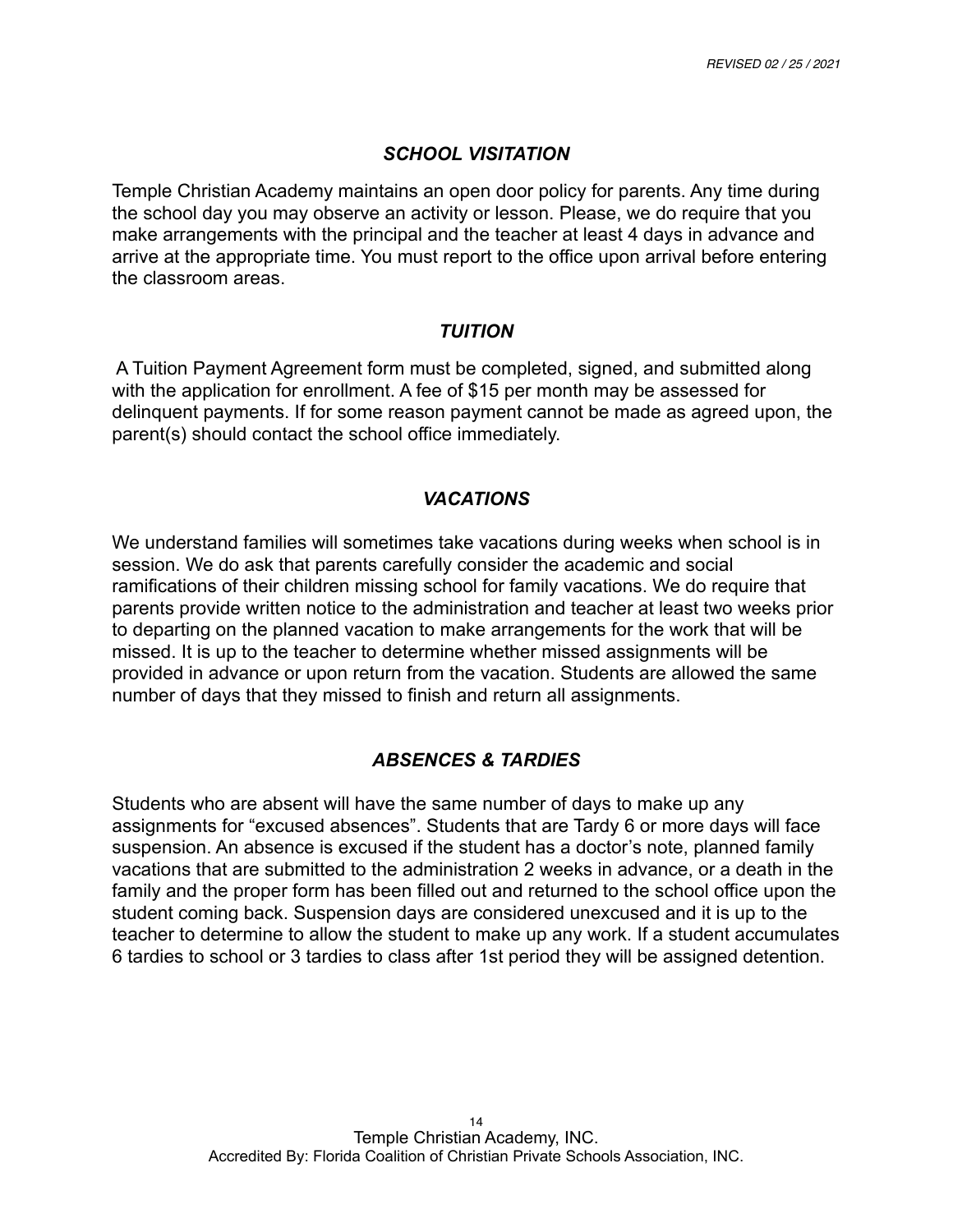#### *ACADEMIC REQUIREMENTS* (*For Graduation*)

Temple Christian Academy offers two diplomas for each student to choose from. Students may choose either a College Prep (Honors) Diploma or a Standard Diploma which meets all the requirements of the State of Florida from the Department of Education.

| <b>College Prep (Honors)</b>                                                                                                                                                            | <b>Standard</b>                             |  |
|-----------------------------------------------------------------------------------------------------------------------------------------------------------------------------------------|---------------------------------------------|--|
| English (4 Credits)                                                                                                                                                                     | English (4 Credits)                         |  |
| English I Hon.                                                                                                                                                                          | English I                                   |  |
| English II Hon.                                                                                                                                                                         | English II                                  |  |
| English III Hon.                                                                                                                                                                        | English III                                 |  |
| English IV Hon.                                                                                                                                                                         | English IV                                  |  |
| Math (4 Credits)                                                                                                                                                                        | Math (4 Credits)                            |  |
| Algebra I Hon.                                                                                                                                                                          | Algebra I                                   |  |
| Algebra II Hon.                                                                                                                                                                         | Geometry                                    |  |
| Geometry Hon.                                                                                                                                                                           | <b>Business Math</b>                        |  |
| Any math Algebra II or higher                                                                                                                                                           | <b>Consumer Math</b>                        |  |
| Science (4 Credits)                                                                                                                                                                     | Science (3 Credits)                         |  |
| Biology I Hon.                                                                                                                                                                          | <b>Biology I</b>                            |  |
| Physical Science Hon.                                                                                                                                                                   | <b>Physical Science</b>                     |  |
| Chemistry Hon.                                                                                                                                                                          | Chemistry                                   |  |
| Any science Biology I or higher                                                                                                                                                         |                                             |  |
|                                                                                                                                                                                         | Social Sciences (3 Credits)                 |  |
| Social Sciences (3 Credits)                                                                                                                                                             | <b>American History</b>                     |  |
| American History Hon.                                                                                                                                                                   | <b>World History</b>                        |  |
| World History Hon.                                                                                                                                                                      | American Government                         |  |
| American Government Hon.                                                                                                                                                                | Economics                                   |  |
| Economics Hon.                                                                                                                                                                          |                                             |  |
|                                                                                                                                                                                         | Bible (2 Credits Minimum)                   |  |
| <b>Bible (2 Credits Minimum)</b>                                                                                                                                                        | Health (1 Credit)                           |  |
| Foreign Language (2 Credits Minimum)                                                                                                                                                    | Physical Education (1 Credit)               |  |
| Health (1 Credit)                                                                                                                                                                       | Practical or Performing Arts (1 Credit)     |  |
| Physical Education (1 Credit)                                                                                                                                                           | Electives (6 Credits Minimum)               |  |
| Practical or Performing Arts (1 Credit)                                                                                                                                                 | Online Course (1 Credit Minimum)*           |  |
| Upper Level Electives (4 Credits Minimum)                                                                                                                                               | Must earn a "C" or higher to receive credit |  |
| Online Course (1 Credit Minimum)*                                                                                                                                                       |                                             |  |
| Must earn a "C" or higher to receive credit                                                                                                                                             |                                             |  |
| *Online course requirement does not apply to students who have an individual education plan.<br><b>GRADE</b><br><b>QUALITY PTS</b><br><b>QUALITY PTS HON.</b><br><b>NUMERICAL SCALE</b> |                                             |  |
| $\boldsymbol{A}$<br>$90 - 100$<br>$=$                                                                                                                                                   | 4<br>5                                      |  |
| В<br>$80 - 89$<br>$=$                                                                                                                                                                   | 3<br>4                                      |  |
| $\mathbf{C}$<br>$70 - 79$<br>$=$                                                                                                                                                        | $\boldsymbol{2}$<br>3                       |  |
| D<br>60 - 69<br>$\equiv$                                                                                                                                                                | $\overline{2}$<br>1                         |  |
| F<br>59 & BELOW<br>$\equiv$                                                                                                                                                             | ŋ<br>Ω                                      |  |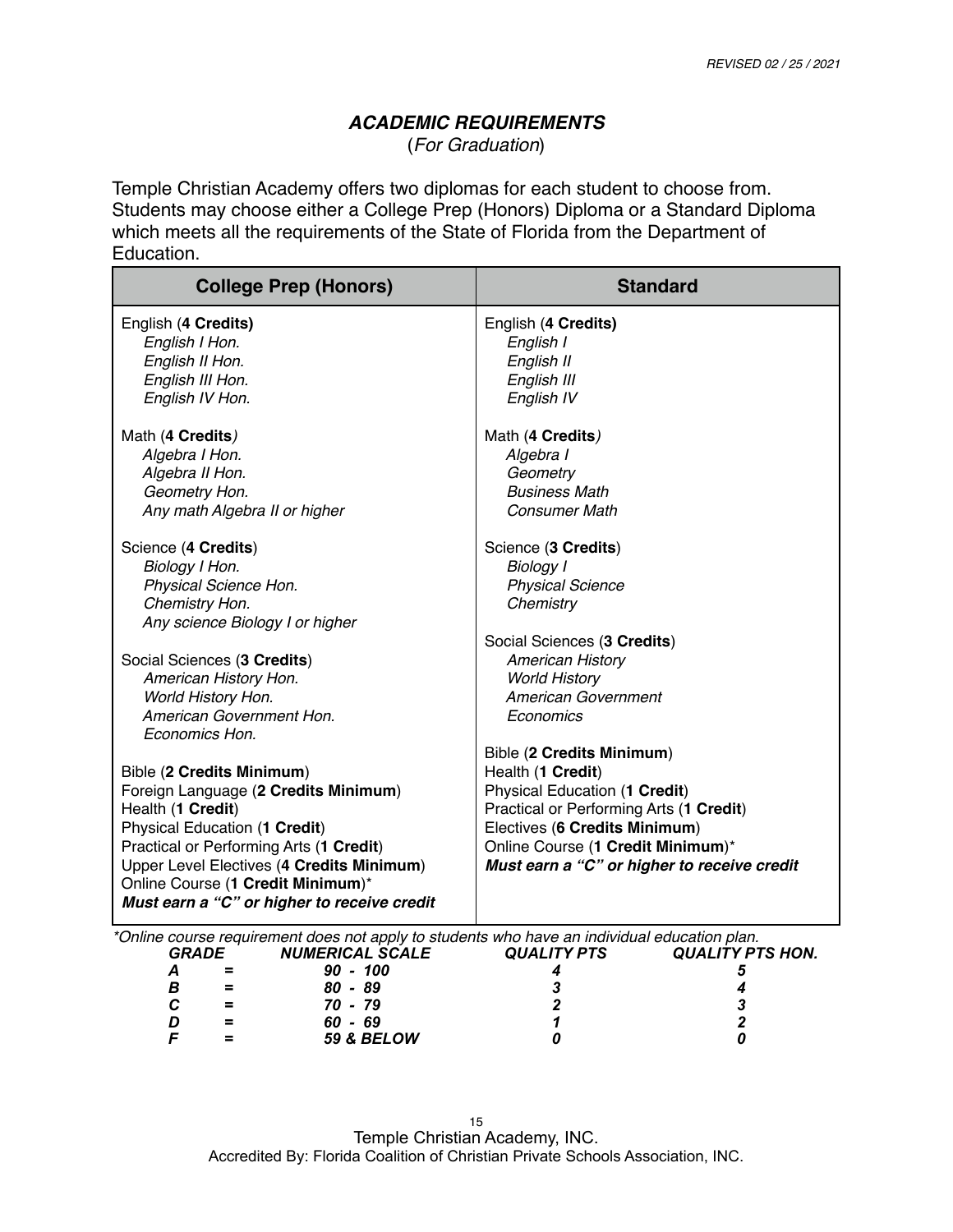# *CONFLICT RESOLUTION*

Temple Christian Academy tries to follow a Christ-Centered model for dealing with different conflicts that arise on a day to day basis. We understand we live in a fallen world and not everyone interacts positively; especially with those who they deem as different from them.

More times than not conflict comes from unhealthy people and relationships. This destructive behavior usually stems from a pattern of cruelty, deception, neglect, indifference, control, and abuse inside the relationship. We realize the difference in conflict being destructive relative to a healthy disagreement is the inability to have a healthy conversation or form of communication. Individuals who fail to admit weaknesses, lie, rationalize, blame others, deny, and are defensive instead of open to feedback are usually the source or the catalyst of destructive conflict. Just like poison a steady ingestion of these behaviors can kill you spiritually, emotionally, and physically.

Conflict arises in many forms and fashions, but the most prevalent is harassment (physically, emotionally, and sexually), bullying, conflicts between students, conflict with students and staff, and conflicts with parents and staff.

Please refer to page 9 under "Communication" of this handbook to help deal with conflicts between students, parents, and staff. A lack of communication or communication with the wrong parties is the source of most discontent and can be easily avoided if addressed in the correct way and to the appropriate people.

Harassment and bullying now can take on many forms. It is an aggressive behavior stemming from a perceived or real power imbalance. These behaviors are a repeated action, or potentially repeated action, over time. They include spreading rumors, attacking someone verbally or physically, and making threats. There are 3 type of people involved in harassment and bullying: 1) the bully/perpetrator, 2) the bullied/ harassed, and 3) the witness to the bullying/harassment.

The first step to resolving any type of conflict is identifying or recognizing the warning signs of the conflict. Second, realize we are called to be peacemakers not peacekeepers. We need to understand seeking peace has a risk of causing conflict, but reaching an ultimate goal of genuine peace is to be our end result. We must speak up. We should speak truth in love. We need to spend time in prayer preparing for our time together. We should approach all conflicts with gentleness and humility. We must be supportive to all parties involved. Above all sometimes scripture requires us to take a step back especially if one party is unrelenting and give them time to see the damage that is done and that the behavior is unacceptable.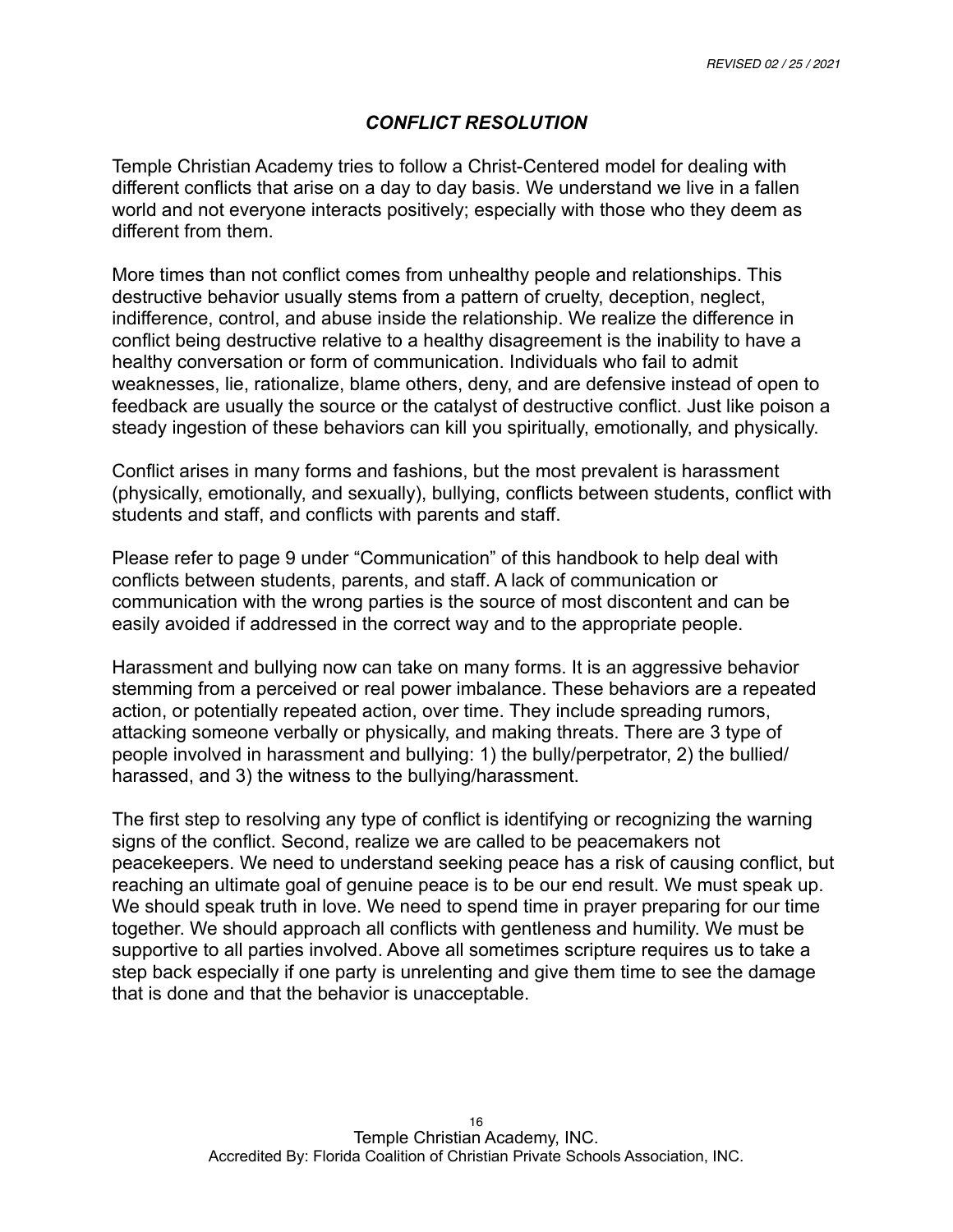# *ENROLLMENT PROCEDURES*

Upon first contact with a school representative you will be directed to our school website or office to obtain/download a copy of our enrollment form and to read all school policies, procedures, and programs. Upon completion of the enrollment form call the school office to set up an appointment.

PLEASE BRING A COPY OF THE FOLLOWING DOCUMENTS:

Enrollment Form Birth Certificate Social Security Card Immunization Records School Transcript or Current Report Card Disciplinary Records Standardized Test Scores Copy of IEP (*Only if a McKay Scholarship is being used)*  Copy of 504 Plan (*Only if a 504 Plan Scholarship is being used)* Commitment Letter (*Only if a Step Up For Students Scholarship is being used)*

Submitting an enrollment form does not automatically secure a spot in the school. Due to class-size limitations and individual needs a meeting will be convened. Over the course of the meeting we will discuss specific needs for each child applying for enrollment. We encourage all parents to read the handbook information on the website prior to the meeting to have a full grasp of all information that is covered regarding school policies, procedures, programs, and disciplines.

Within 24 hours after the initial meeting with the parent and student the administration will review all documents and notes presented at the meeting and will make a final decision about enrollment for each student. The Administration does reserve the right to schedule a second meeting if they deem it necessary to gain further information. As soon as a decision is made the parents will be notified immediately.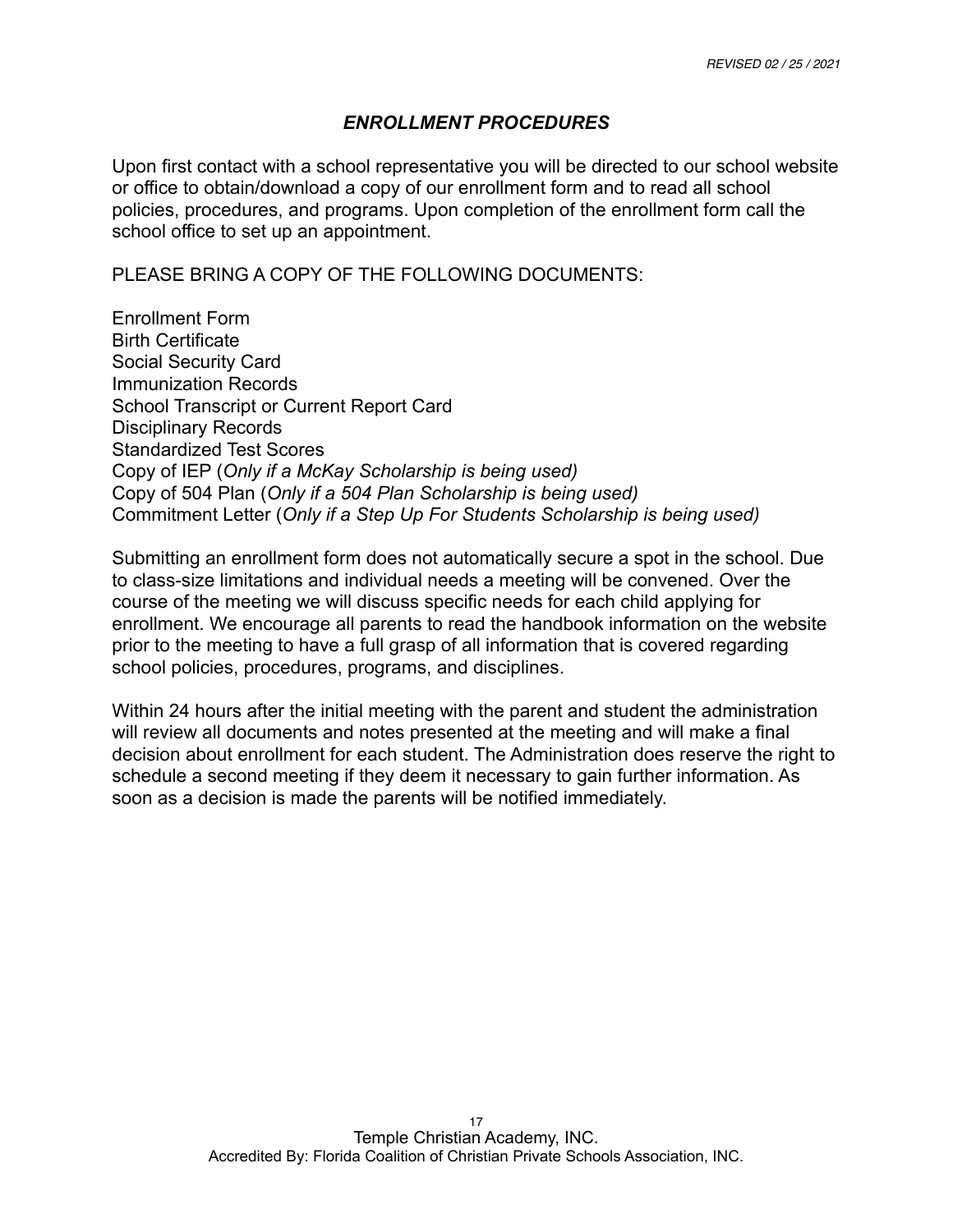#### *PARENTAL ACKNOWLEDGEMENT*

I have read and understand Temple Christian Academy's *Code of Conduct & Discipline Summary, School Hours & Parent/Guardian Responsibility, Medical Authorization Form, Extended Care Form, Uniform Policy, and Social Network*  **Policy.** I agree that my child and I will abide by and adhere to all of them at and away from school functions and understand that we are representatives of Temple Christian Academy. In the following I agree/understand:

- To fully support the academy in the enforcement of these standards and any decision the school seems fit to better the education and environment of its students.
- Not to make demands, threats, threaten to sue, make any kind of accusation, complain to other parents/guardians or students, not post negative remarks or demoralize the academy verbally, electronically, or on social media outlets, or actually litigate any matter whatsoever in relation to or resulting from the enforcement of the above mentioned forms, policies, and procedures.
- I understand that not all offenses warrant the same discipline.
- I understand Temple Christian Academy does not issue corporal punishment.
- I understand that Saturday School (Detention) will be a part of the standard for discipline and there will be a charge of \$15 affixed to this punishment.
- I understand as the parent/guardian and my inability to follow these guidelines can result in the dismissal of my child from Temple Christian Academy.

The above mentioned forms, policies, and procedures are available in the office, online, and in the Student-Handbook.

Temple Christian Academy expects every parent/guardian and student to respect God first, him/herself, school, staff, and all other students. There are no exceptions to this rule. Parents/Guardians and students are to respect the authority over them in regard to all levels of school staff.

I have read the above statements and am aware of the school forms, policies, and procedures and agree to work with the school staff to ensure that every student is afforded the same opportunity to receive a quality education.

 $\frac{1}{2}$  ,  $\frac{1}{2}$  ,  $\frac{1}{2}$  ,  $\frac{1}{2}$  ,  $\frac{1}{2}$  ,  $\frac{1}{2}$  ,  $\frac{1}{2}$  ,  $\frac{1}{2}$  ,  $\frac{1}{2}$  ,  $\frac{1}{2}$  ,  $\frac{1}{2}$  ,  $\frac{1}{2}$  ,  $\frac{1}{2}$  ,  $\frac{1}{2}$  ,  $\frac{1}{2}$  ,  $\frac{1}{2}$  ,  $\frac{1}{2}$  ,  $\frac{1}{2}$  ,  $\frac{1$ 

Parent/Guardian Signature Parent/Guardian Signature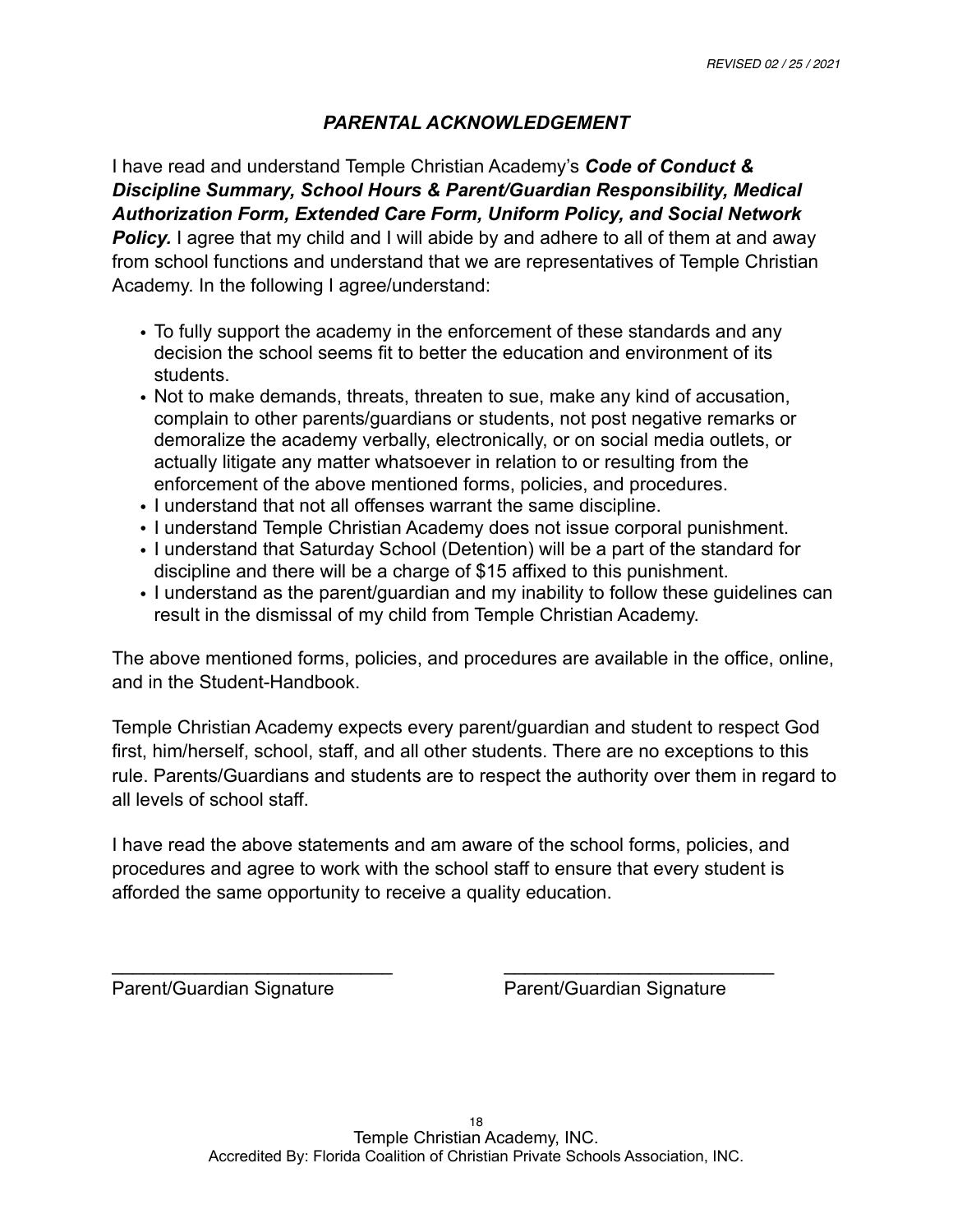# *STUDENTS WITH DISABILITIES*

#### **I. General Statement**

 A student's service animal is personal property and cannot be brought onto school property without prior knowledge and approval by the school and/or school's Board of Directors. The student's need for and use of the service animal must be documented in the student's individual educational plan (IEP), Section 504 Plan, or documented by an approved physician.

#### **II. Common terms**

#### **Service Animal**

Section 413.08, Florida Statutes (F.S.), defines a service animal as "an animal that is trained to perform tasks for an individual with a disability. The tasks may include, but are not limited to, guiding a person who is visually impaired or blind, alerting a person who is deaf or hard of hearing, pulling a wheelchair, assisting with mobility or balance, alerting and protecting a person who is having a seizure, retrieving objects, or performing other special tasks. A service animal is not a pet."

 Section 35.104 of Title 28, Code of Federal Regulations (28 CFR 35.104), implementing the ADA, defines a service animal as "any dog that is individually trained to do work or perform tasks for the benefit of an individual with a disability, including a physical, sensory, psychiatric, intellectual, or other mental disability. Other species of animals, whether wild or domestic, trained or untrained, are not service animals for the purposes of this definition. The work or tasks performed by a service animal must be directly related to the handler's disability. Examples of work or tasks include, but are not limited to, assisting individuals who are blind or have low vision with navigation and other tasks, alerting individuals who are deaf or hard of hearing to the presence of people or sounds, providing non-violent protection or rescue work, pulling a wheelchair, assisting an individual during a seizure, alerting individuals to the presence of allergens, retrieving items such as medicine or the telephone, providing physical support and assistance with balance and stability to individuals with mobility disabilities, and helping persons with psychiatric and neurological disabilities by preventing or interrupting impulsive or destructive behaviors. The crime deterrent effects of an animal's presence and the provision of emotional support, well-being, comfort, or companionship do not constitute work or tasks for the purpose of this definition."

 Animals whose sole function is to provide emotional support, comfort, therapy, companionship, therapeutic benefits, or to promote general emotional well-being are not service animals. To be considered a service animal, the animal must be trained to perform tasks directly related to the person's disability.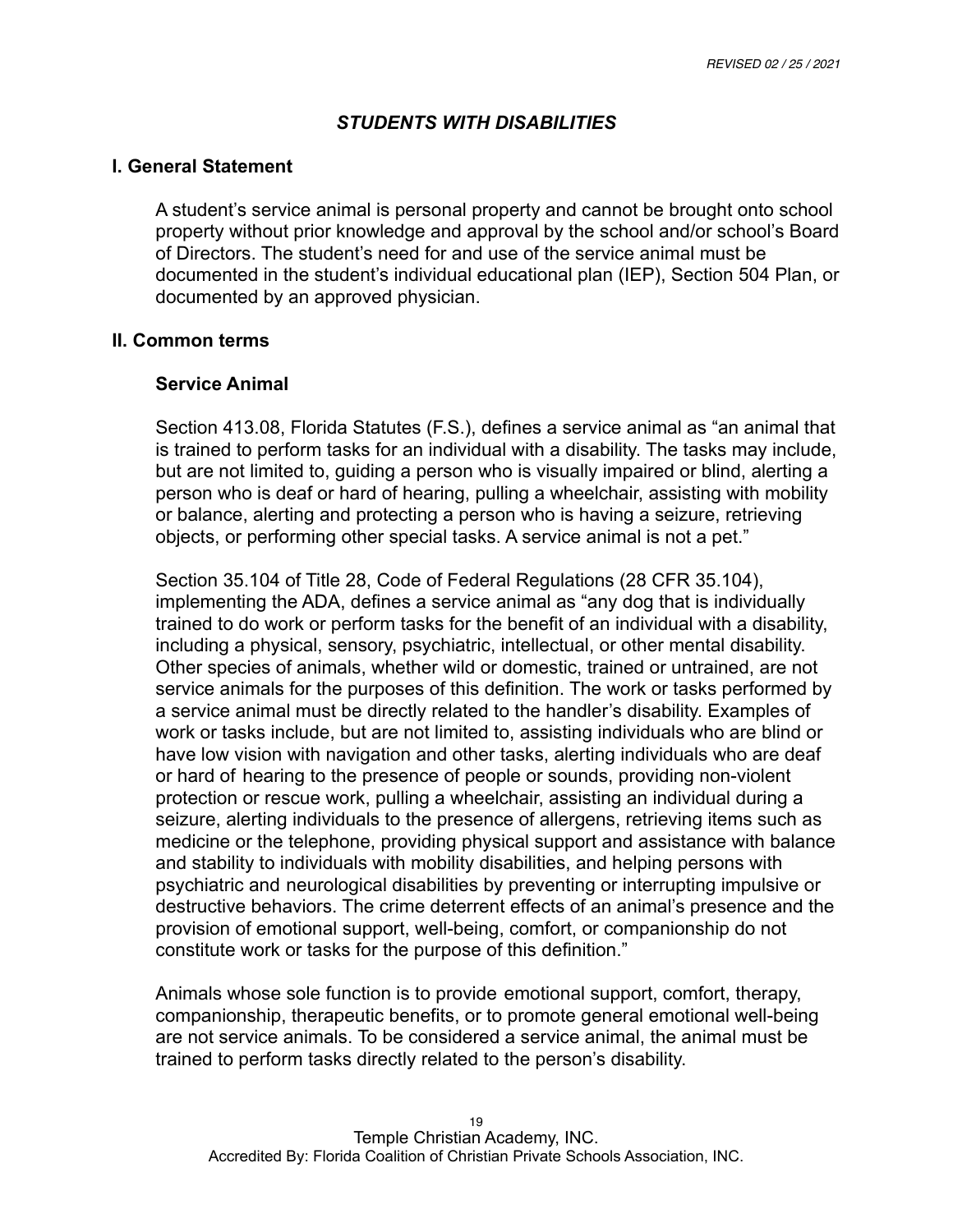#### **Task**

 The term "task" generally refers to a minor job, chore, or piece of work. It may include guiding a person who is visually impaired or blind, alerting a person 3 who is deaf or hard of hearing, pulling a wheelchair, assisting with mobility or balance, alerting and protecting a person who is having a seizure, retrieving objects, or performing other special defined tasks.

 Comforting or "giving love," although clinically proven to be beneficial for an individual, are not "tasks" under the definitions above.

#### **III. Service Animal Standards of Behavior**

 The service animal must not in any way interfere with the educational process of any student and must not pose a health or safety threat to any student, personnel, or other persons. If the standards for behavior are not met, the service animal will be excluded or removed from the school setting. The behavioral expectations for the service animal and standards by which the request to use the service animal on school premises will be evaluated are as follows:

Public appropriateness – The animal

- Is clean, well groomed, and does not have an offensive odor
- Does not urinate or defecate in inappropriate locations

Behavior – The animal

- Does not solicit attention, visit, or annoy any member of the general public
- Does not disrupt the normal course of business
- Does not vocalize unnecessarily (i.e., barking, growling, or whining)
- Shows no aggression toward people or other animals
- Does not solicit or steal food or other items from the general public Training – The animal

 - Is specifically trained to perform more than one task to mitigate aspects of the client's disability

- Works calmly and quietly on harness, leash, or other tether
- Is able to perform its tasks in public

 - Must be able to lie quietly beside the handler without blocking aisles, doorways, etc.

- Is trained to urinate and defecate on command

 - Stays within 24" of its handler at all times unless the nature of a trained task requires it to be working at a greater distance

#### **IV. Required Accommodation Documentation**

 Current IEP, Section 504 plan, documented by an approved physician. Current health certificate or report of examination from a veterinarian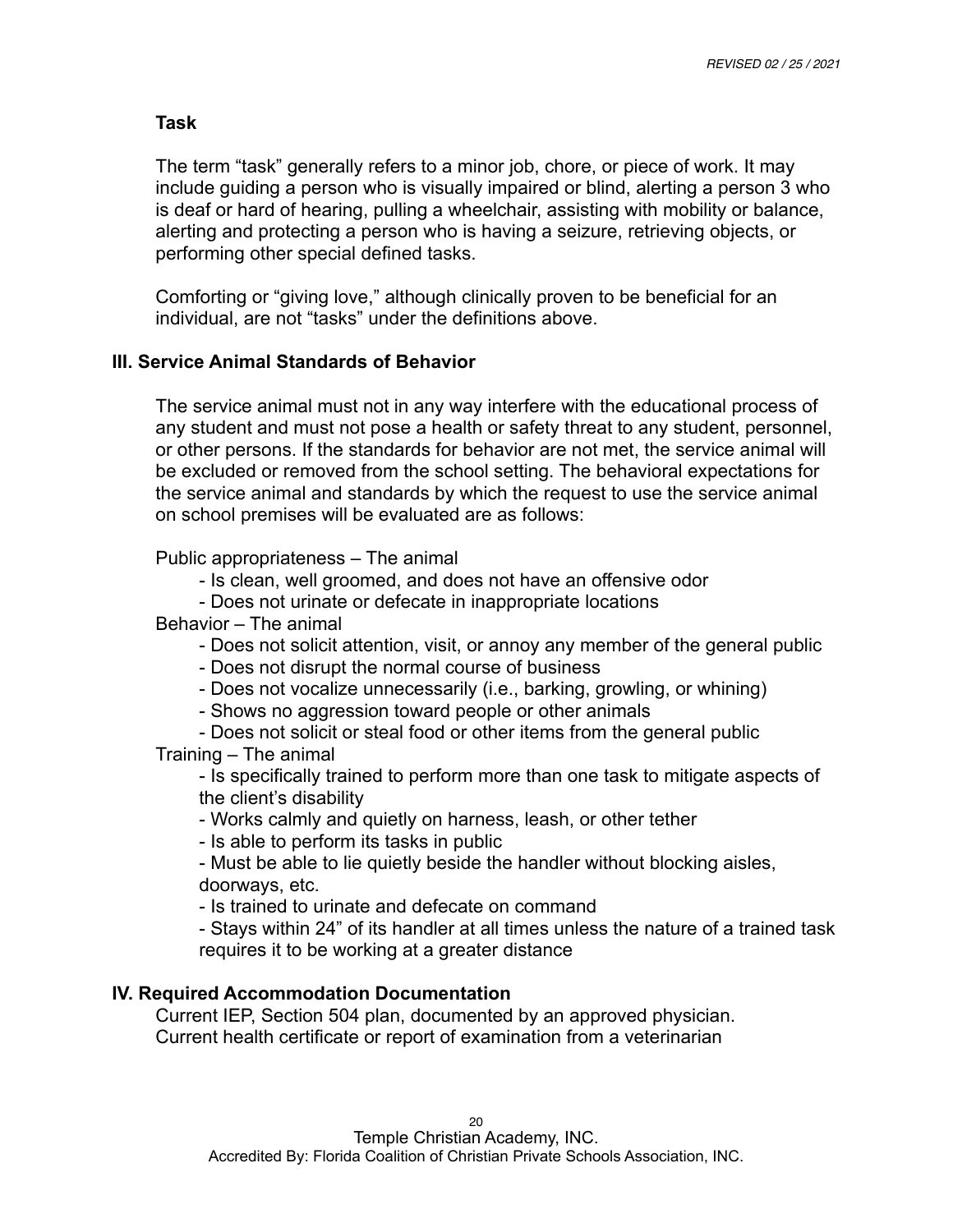#### **V. Procedures**

School Administrator is responsible for:

 - Determining whether the service animal meets the standards for acceptance in the school setting

 - Determining whether the student's IEP or Section 504 plan supports the need for a service animal in order to access educational services

- Approving the use of a service animal in a school setting

 - Allowing for exclusion or removal of the service animal from the school setting, if determined necessary

 - Providing for the appeal of any decision regarding the use of the service animal

# **VI. Transportation of the Service Animal**

**Training** 

 - The driver and assistant should meet with the animal's owner. The owner is responsible for providing information to the driver and bus assistant regarding critical commands needed for daily interaction and emergency/evacuation. - The animal's owner should provide an orientation to students riding the bus with the service animal regarding the animal's functions and how students should interact with the animal.

 - The service animal should practice the bus evacuation drills with the student.

Loading/Unloading

 - The service animal should board the bus by the steps, not on a lift. Seating Location

- The service animal should be positioned on the floor, at the student's feet.

 - A representative of the Transportation Office will meet with the animal's owner to determine whether the service animal should be secured on the bus with a tether or harness.

Cessation of Transportation

 - Situations that would cause cessation of transportation of the service animal include:

 - The service animal's behavior poses a direct threat to the health or safety of others.

- The service animal urinates or defecates on the bus.

- The service animal does not remain in the designated area.

- If transportation is suspended due to any of the above reasons,

 transportation may be reinstated after additional training or medical issues are resolved. Parents should be informed of these consequences prior to the first day of transportation.

 - Although transportation may be suspended for the service animal, the school district maintains the responsibility of transporting the student.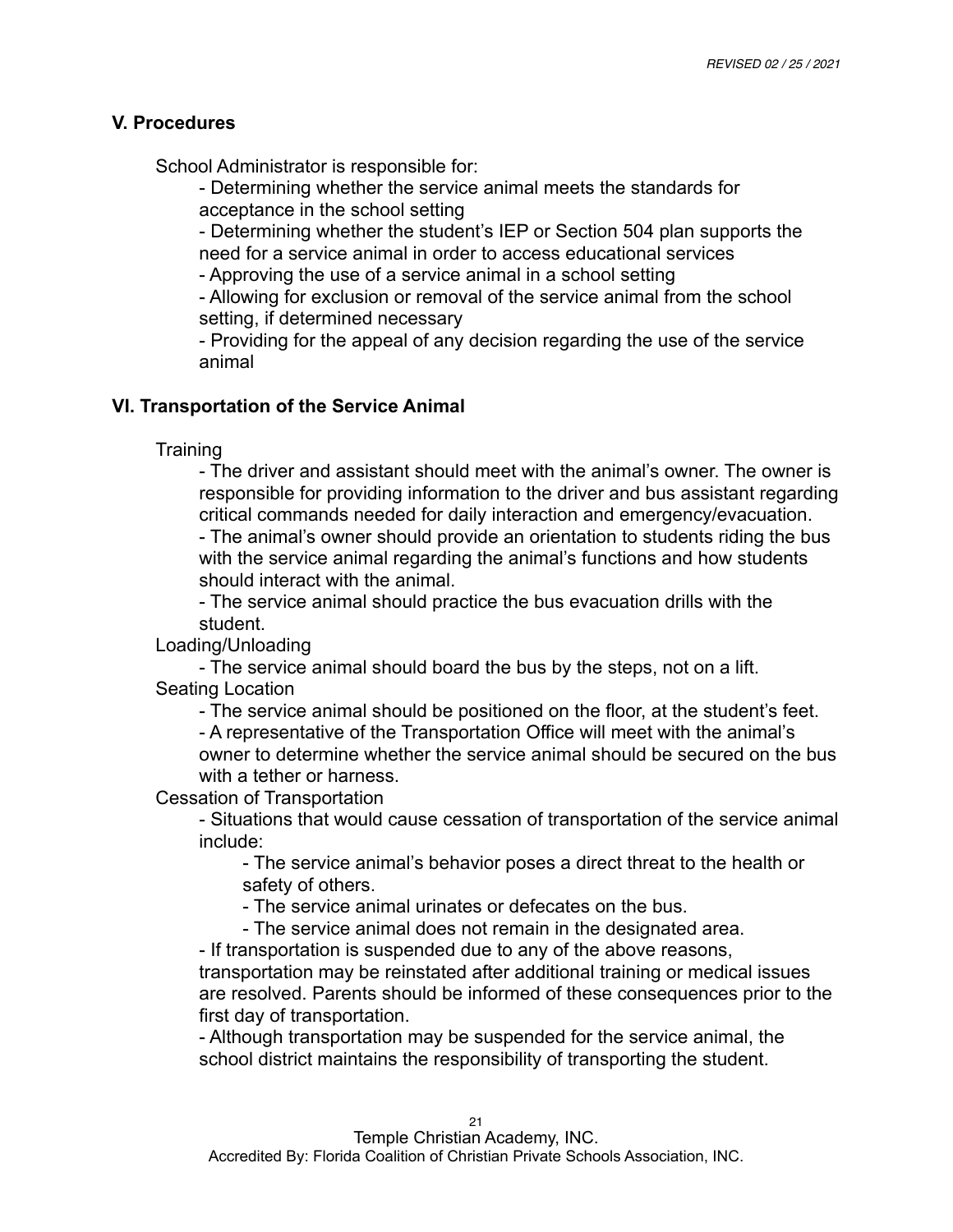#### **VII. Implementation Plan**

Upon approval, the school will work with the animal's owner/handler to:

- Familiarize the service animal with the campus prior to the actual start date
- Orient the service animal to school faculty and students

 - Establish an educational program to educate others on proper behavior around a service animal

- Establish a place for the service animal to urinate/defecate

 - Establish an evacuation plan to include the service animal and practice this plan

# **IX. Exception**

 A service animal is the personal property of the student. The district school board does not assume responsibility for training, daily care, or healthcare of service animals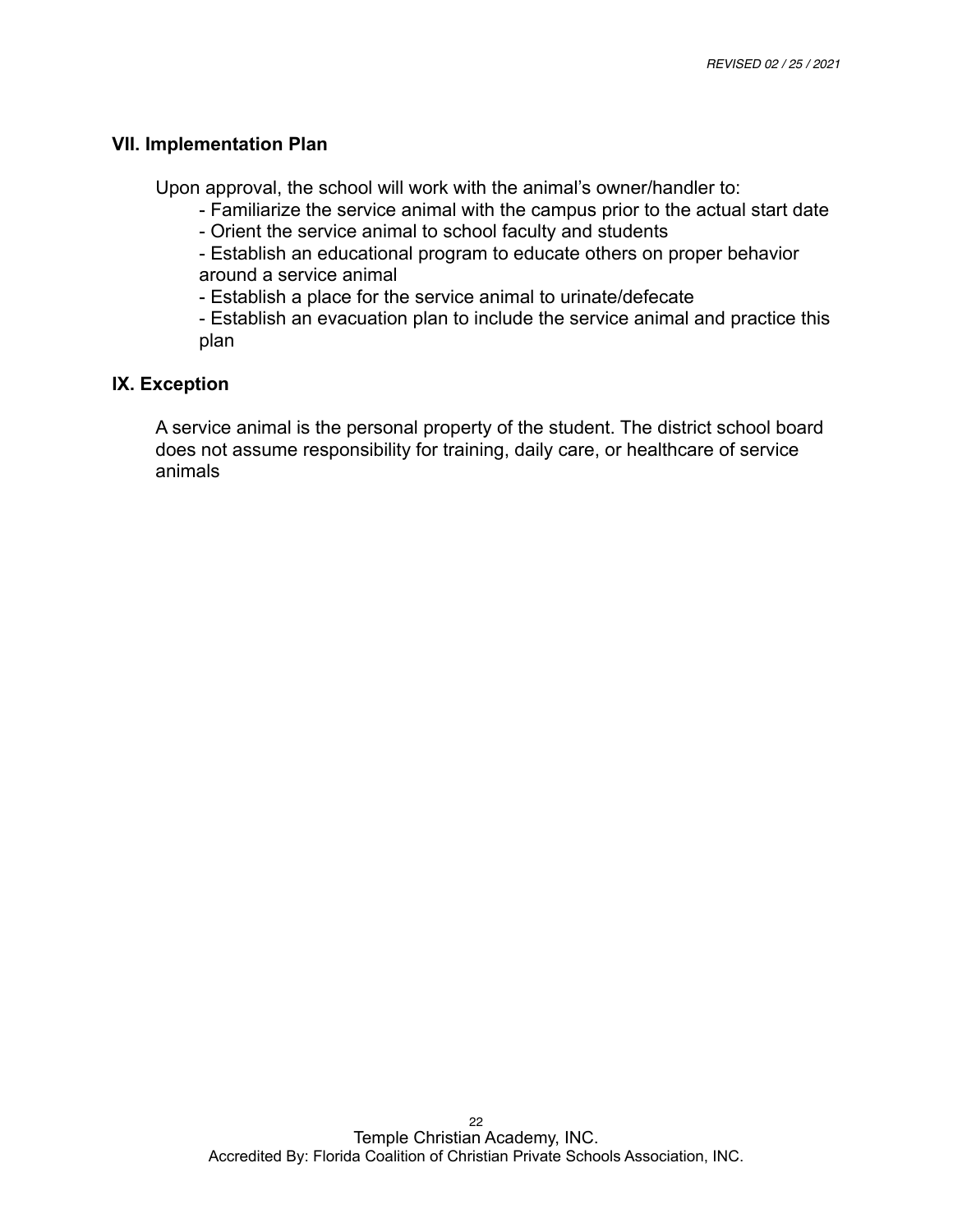# *MEDICAL AUTHORIZATION FORM*

I hereby authorize Temple Christian Academy to administer prescribed/over the counter medication to my child. I understand that it is the parent's responsibility to provide the medication and make sure it is available as necessary. I further understand that any school employee who administers any drug to my student in accordance with written instructions from the physician or dentist shall not be liable for damages as a result of an adverse drug reaction suffered by the student because of administering such drug. The medication must be in its original container. All medications must have a fixed label, which indicates the student's name, name of medication, dosage, method of administration and time interval of dosages. When the empty prescription bottle is returned to you, please bring the refill to school promptly. The medication must be brought to the academy by the parent/guardian. New request forms must be resubmitted each school year, and are necessary for any changes in medication orders. A physician's written authorization is needed for all over the counter medication when the age and dosage do not meet that of the child and/or when the manufacture"s label says "consult physician".

1. All medication shall be administered only as specified on the prescription label or the manufacturers label, without exception.

- 2. All medication will be recorded on the Medication Release Log.
- 3. All medication no longer being used will be returned to the front office for parent/guardian to pick up or discarded.
- 4. *Prescribed asthma inhaler may be kept by the student and self- administered if the physician indicates this need in writing and considers the student sufficiently responsible.*

*\_\_\_\_\_\_\_\_\_\_\_\_\_\_\_\_\_\_\_\_\_\_\_\_\_\_\_\_\_\_\_\_\_\_\_\_\_\_\_\_\_\_\_\_\_\_\_\_\_\_\_\_\_\_\_\_\_\_\_\_\_\_\_\_\_\_\_\_\_* 

*\_\_\_\_\_\_\_\_\_\_\_\_\_\_\_\_\_\_\_\_\_\_\_\_\_\_\_\_\_\_\_\_\_\_\_\_\_\_\_\_\_\_\_\_\_\_\_\_\_\_\_\_\_\_\_\_\_\_\_\_\_\_\_\_\_\_\_\_\_* 

*\_\_\_\_\_\_\_\_\_\_\_\_\_\_\_\_\_\_\_\_\_\_\_\_\_\_\_\_\_\_\_\_\_\_\_\_\_\_\_\_\_\_\_\_\_\_\_\_\_\_\_\_\_\_\_\_\_\_\_\_\_\_\_\_\_\_\_\_\_* 

*List of Medications, Procedures, & Dosages:* 

*\_\_\_\_\_\_\_\_\_\_\_\_\_\_\_\_\_\_\_\_\_\_\_\_\_\_\_\_\_\_\_\_ \_\_\_\_\_\_\_\_\_\_\_\_\_\_\_\_\_\_\_\_\_\_\_\_\_\_\_\_\_\_\_\_\_*  **Student Name** *Parent Signature Parent Signature*